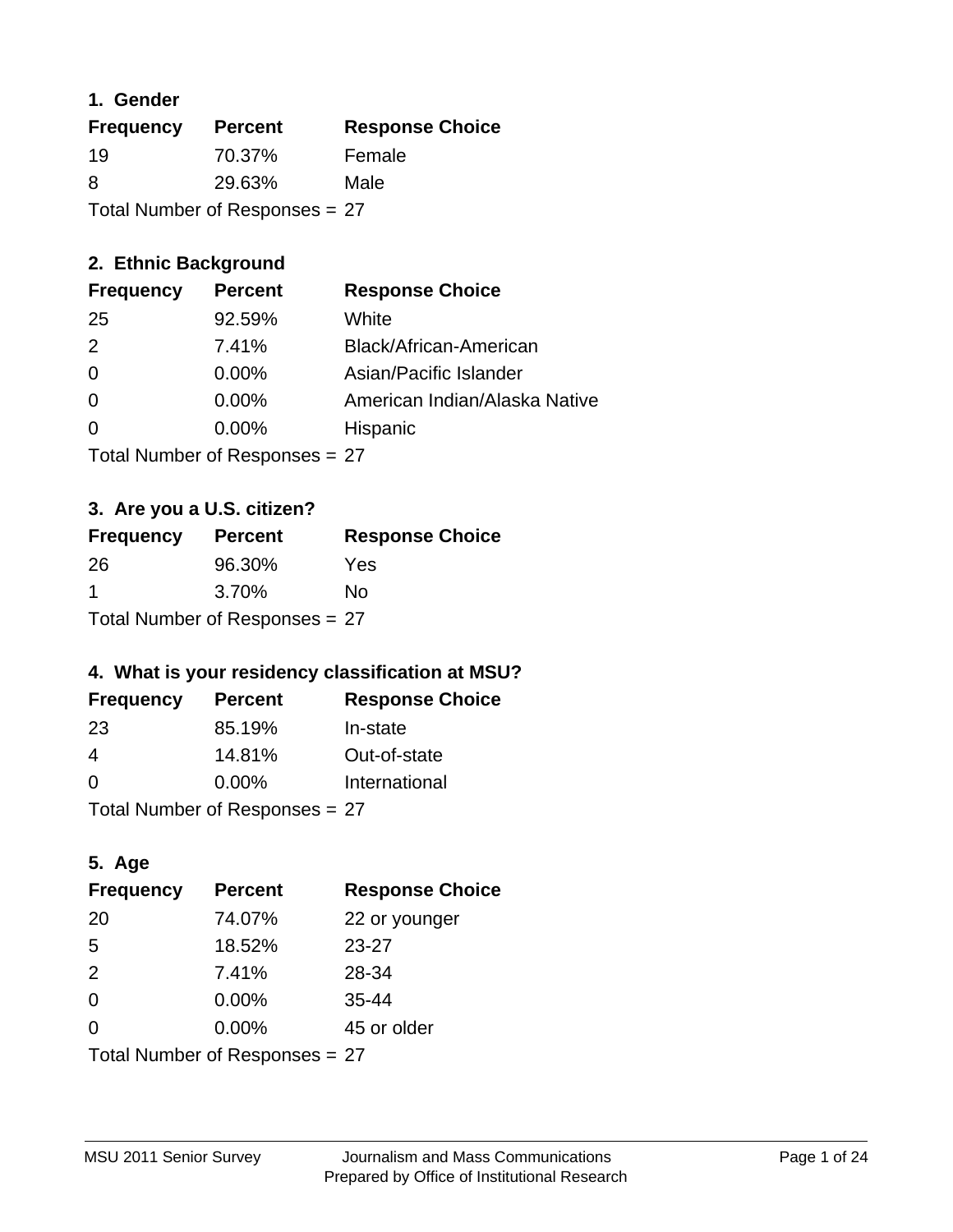**6. Has either of your parents received a bachelor's degree?**

| <b>Frequency</b>               | <b>Percent</b> | <b>Response Choice</b> |
|--------------------------------|----------------|------------------------|
| 12                             | 44.44%         | Yes                    |
| 15                             | 55.56%         | Nο                     |
| Total Number of Responses = 27 |                |                        |

## **7. Has either of your parents received a degree from Murray State?**

| <b>Frequency</b> | <b>Percent</b> | <b>Response Choice</b> |
|------------------|----------------|------------------------|
| -2               | 7.41%          | Yes                    |
| 25               | 92.59%         | No                     |

Total Number of Responses = 27

## **8. What was your original entry status to MSU?**

| <b>Frequency</b> | <b>Percent</b>                   | <b>Response Choice</b>                           |
|------------------|----------------------------------|--------------------------------------------------|
| -20              | 74.07%                           | Freshman                                         |
| -5               | 18.52%                           | Transfer from community college/technical school |
| 2                | 7.41%                            | Transfer from 4-yr institution                   |
|                  | Total Number of Responses $= 27$ |                                                  |

## **9. If transfer student, how many credits were transferred?**

| <b>Frequency</b>            | <b>Percent</b> | <b>Response Choice</b> |
|-----------------------------|----------------|------------------------|
| 0                           | $0.00\%$       | 12 or fewer            |
| $\mathcal{P}$               | 28.57%         | $13 - 30$              |
| $\mathcal{P}$               | 28.57%         | $31 - 60$              |
| -3                          | 42.86%         | Over <sub>60</sub>     |
| Total Number of Despanses 7 |                |                        |

Total Number of Responses = 7

## **10. If transfer student, approximately what percent of your University Studies (general education) classes did you take at Murray State?**

| <b>Frequency</b> | <b>Percent</b>                  | <b>Response Choice</b> |
|------------------|---------------------------------|------------------------|
| 4                | 57.14%                          | Under 25%              |
| $\mathcal{P}$    | 28.57%                          | 25-49%                 |
| $\overline{1}$   | 14.29%                          | 50-74%                 |
| $\Omega$         | 0.00%                           | 75-100%                |
|                  | Total Number of Responses $= 7$ |                        |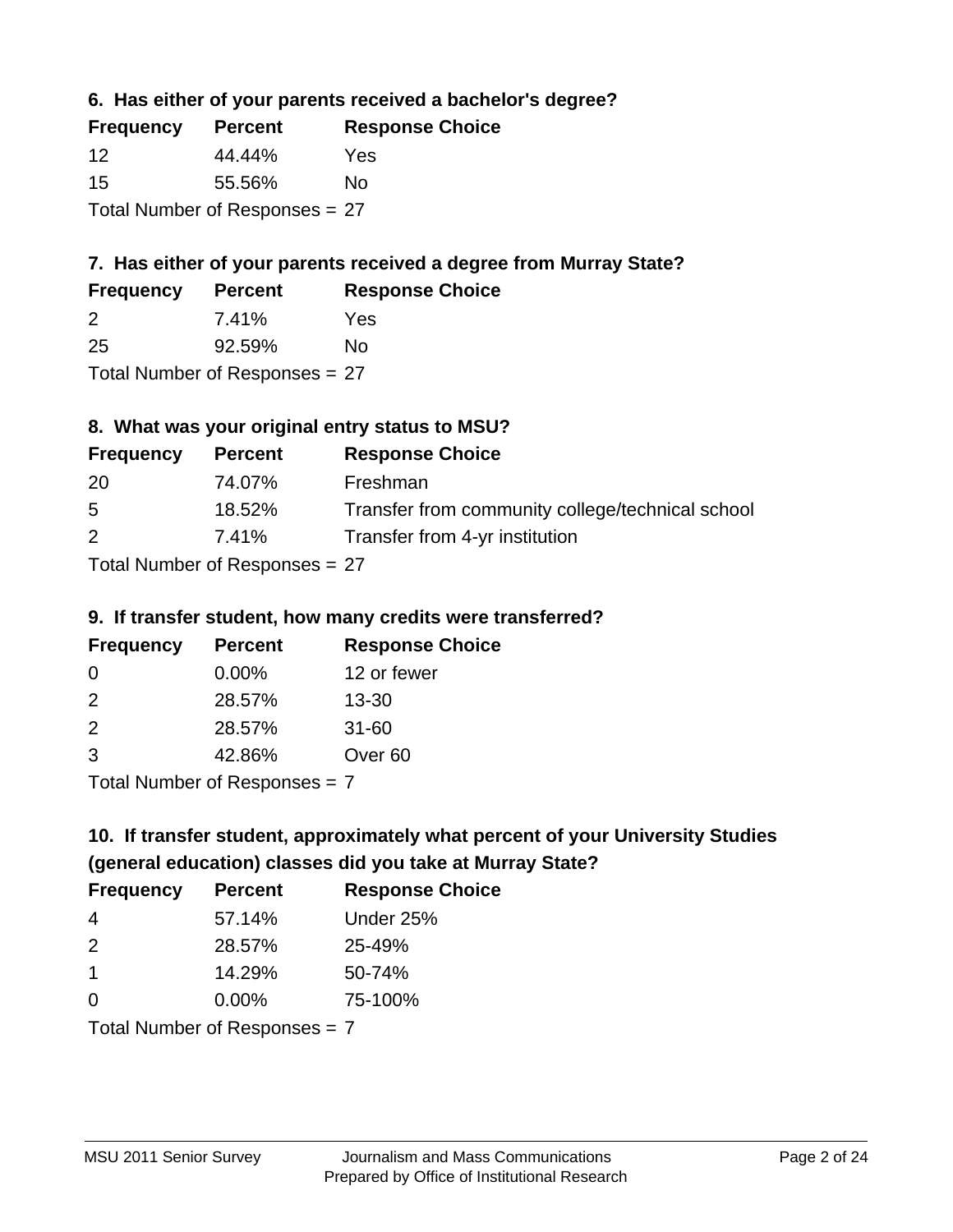## **11. What has been your attendance status at MSU?**

| <b>Frequency</b>               | <b>Percent</b> | <b>Response Choice</b>     |
|--------------------------------|----------------|----------------------------|
| 25                             | 92.59%         | <b>Primarily full-time</b> |
| $\mathcal{P}$                  | 7.41%          | <b>Primarily part-time</b> |
| Total Number of Responses = 27 |                |                            |

# **12. In which Residential College are you a member?**

| <b>Frequency</b> | <b>Percent</b> | <b>Response Choice</b>            |
|------------------|----------------|-----------------------------------|
| 1                | 3.70%          | Do not know                       |
| 3                | 11.11%         | <b>Clark College</b>              |
| 2                | 7.41%          | <b>Elizabeth College</b>          |
| 1                | 3.70%          | <b>Franklin-Springer Colleges</b> |
| 6                | 22.22%         | <b>Hart College</b>               |
| 1                | 3.70%          | <b>Hester College</b>             |
| 5                | 18.52%         | <b>Regents College</b>            |
| 4                | 14.81%         | <b>Richmond College</b>           |
| 4                | 14.81%         | <b>White College</b>              |

Total Number of Responses = 27

## **13. Have you ever received any type of Financial Aid while at MSU? (Scholarships, grants, work-study, etc.)**

| <b>Frequency</b> | <b>Percent</b>             | <b>Response Choice</b> |
|------------------|----------------------------|------------------------|
| 23               | 85.19%                     | Yes                    |
| 4                | 14.81%                     | No.                    |
|                  | Tatal Manakan af Dagmanage |                        |

Total Number of Responses = 27

## **14. What degree are you seeking at this time?**

| <b>Frequency</b>     | <b>Percent</b>                 | <b>Response Choice</b> |
|----------------------|--------------------------------|------------------------|
| $\blacktriangleleft$ | 3.70%                          | Associate              |
| 26                   | 96.30%                         | <b>Baccalaureate</b>   |
|                      | Total Number of Responses = 27 |                        |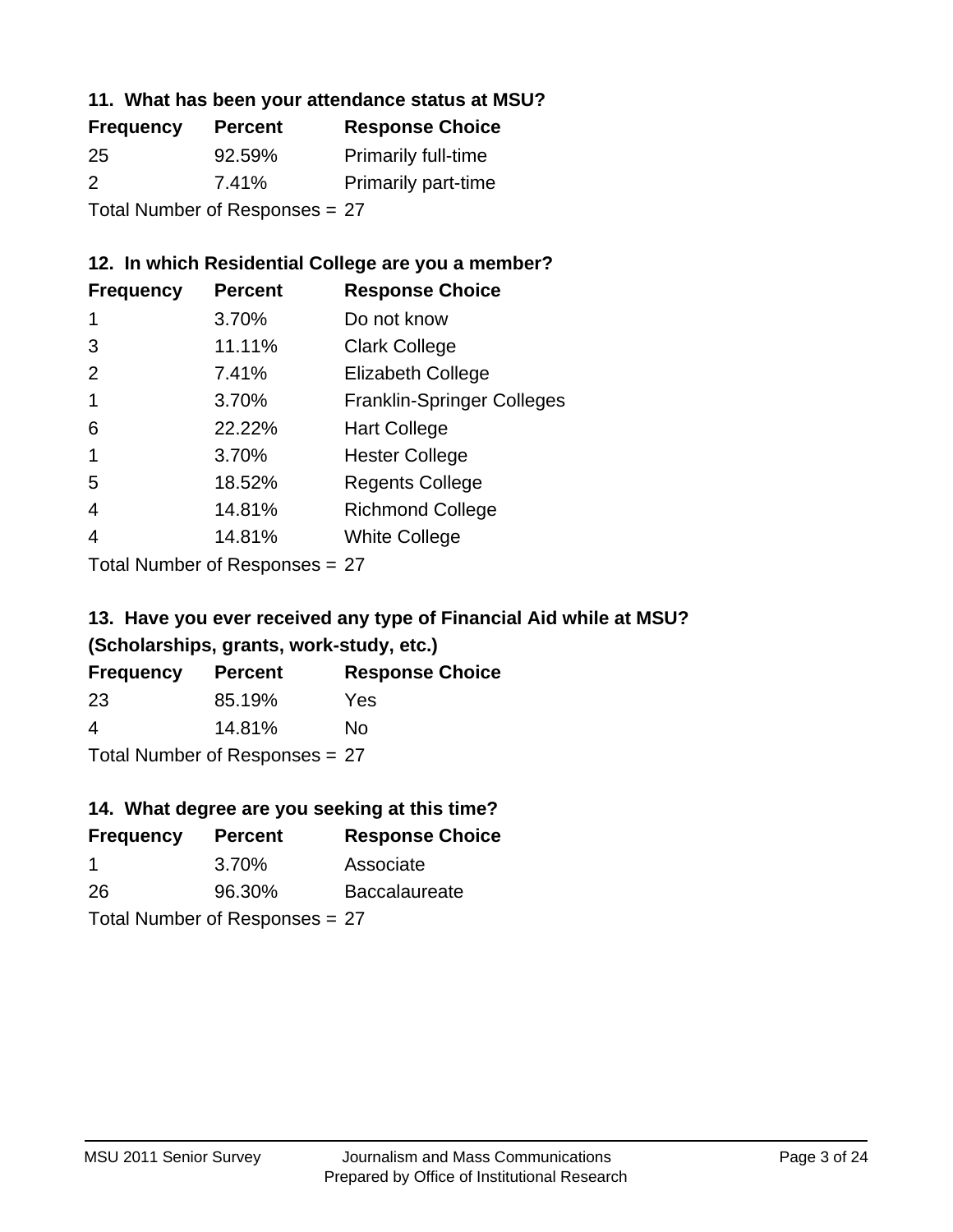**15. How many years will it take you to complete your degree from the point of your initial enrollment in college (including any time at a previous institution)?**

| <b>Frequency</b> | <b>Percent</b> | <b>Response Choice</b> |
|------------------|----------------|------------------------|
| 0                | 0.00%          | Two                    |
| $\overline{4}$   | 14.81%         | <b>Three</b>           |
| 14               | 51.85%         | Four                   |
| 5                | 18.52%         | Five                   |
| 0                | 0.00%          | <b>Six</b>             |
| $\overline{4}$   | 14.81%         | More than six          |
|                  |                |                        |

Total Number of Responses = 27

#### **16. In what range does your grade point average fall?**

| <b>Frequency</b> | <b>Percent</b> | <b>Response Choice</b> |
|------------------|----------------|------------------------|
|                  | 3.70%          | $2.00 - 2.50$          |
| 10               | 37.04%         | $2.51 - 3.00$          |
| 8                | 29.63%         | $3.01 - 3.50$          |
| 8                | 29.63%         | $3.51 - 4.00$          |
|                  |                |                        |

Total Number of Responses = 27

## **They are used to sort the data, and do not appear in this table Questions 17 and 18 relate to department and program information.**

#### **19. For what purpose did you enroll at MSU?**

| <b>Frequency</b> | <b>Percent</b>                 | <b>Response Choice</b>                    |
|------------------|--------------------------------|-------------------------------------------|
| -0               | $0.00\%$                       | To receive an associate degree            |
| -27              | 100.00%                        | To receive a baccalaureate degree         |
| $\overline{0}$   | $0.00\%$                       | To take a few job related courses         |
| $\overline{0}$   | $0.00\%$                       | To transfer to another college/university |
|                  | Total Number of Recnonces - 27 |                                           |

Total Number of Responses = 27

# **20. What is the highest degree you eventually hope to receive?**

| <b>Frequency</b> | <b>Percent</b>                 | <b>Response Choice</b> |
|------------------|--------------------------------|------------------------|
| $\Omega$         | $0.00\%$                       | Associate              |
| 13               | 48.15%                         | <b>Baccalaureate</b>   |
| 14               | 51.85%                         | Graduate               |
| $\Omega$         | $0.00\%$                       | Professional           |
|                  | Total Number of Responses = 27 |                        |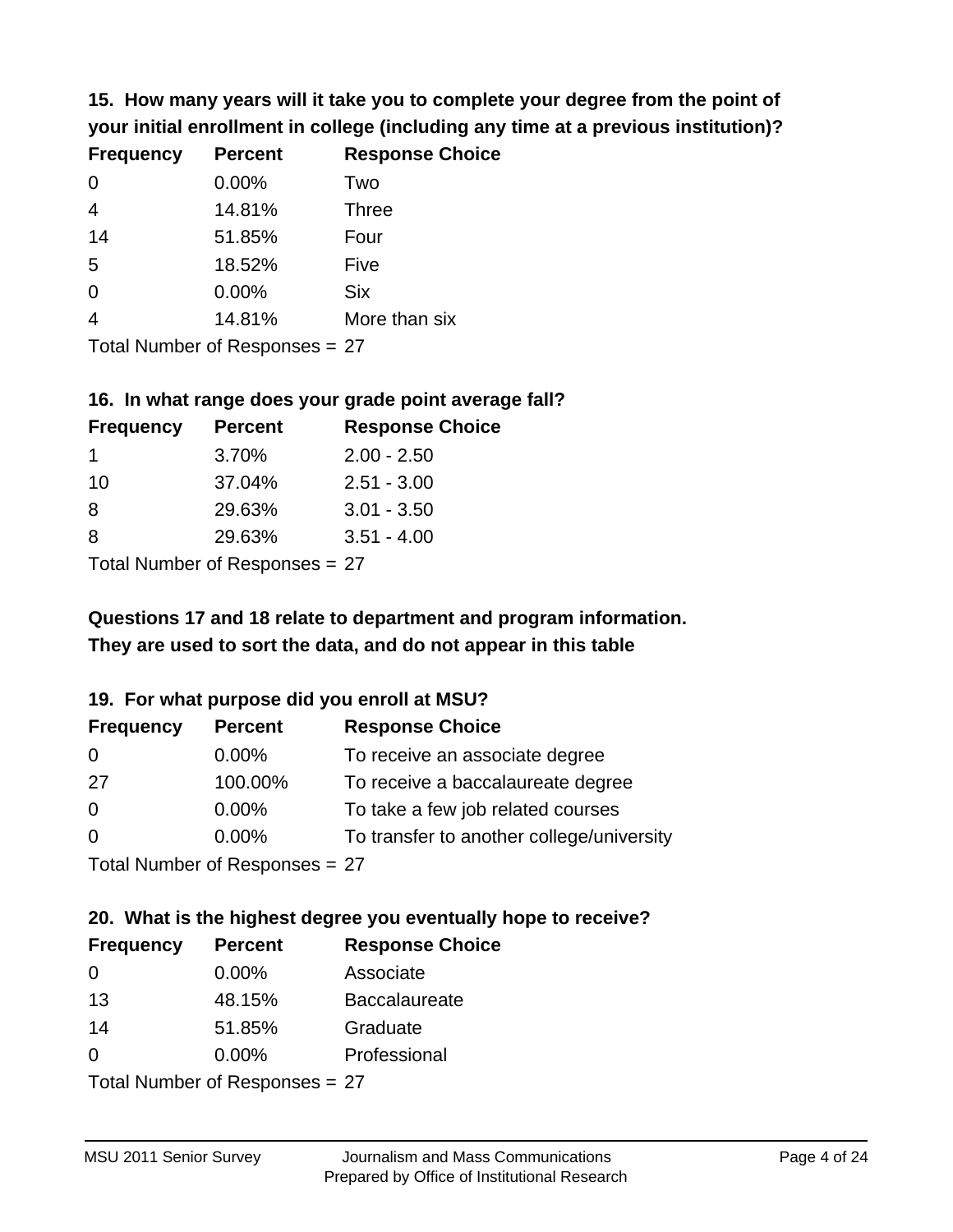#### **21. Which best describes your situation?**

| <b>Frequency</b> | <b>Percent</b> | <b>Response Choice</b>               |
|------------------|----------------|--------------------------------------|
| 4                | 14.81%         | Did not change major/area            |
| 4                | 14.81%         | Did not initially declare major/area |
| 19               | 70.37%         | Changed major/area                   |
|                  |                |                                      |

Total Number of Responses = 27

## **22. While school was in session during the past year, how many hours per week, on average, did you work for pay?**

| <b>Frequency</b> | <b>Percent</b> | <b>Response Choice</b> |
|------------------|----------------|------------------------|
| $\overline{4}$   | 14.81%         | Did not work           |
| $\overline{4}$   | 14.81%         | Worked 1-10 hrs        |
| 7                | 25.93%         | Worked 11-20 hrs       |
| 6                | 22.22%         | Worked 21-30 hrs       |
| 5                | 18.52%         | Worked 31-40 hrs       |
| $\overline{1}$   | 3.70%          | Worked over 40 hrs     |
|                  |                |                        |

Total Number of Responses = 27

#### **23. For the most part, were classes offered at times convenient to you?**

| <b>Frequency</b>                 | <b>Percent</b> | <b>Response Choice</b> |
|----------------------------------|----------------|------------------------|
| -25                              | 96.15%         | <b>Yes</b>             |
| -1                               | 3.85%          | No.                    |
| Total Number of Responses = $26$ |                |                        |

#### **24. If no, what time would you have preferred?**

| <b>Frequency</b>                | <b>Percent</b> | <b>Response Choice</b> |
|---------------------------------|----------------|------------------------|
| $\Omega$                        | #DIV/0!        | Late afternoon         |
| 0                               | #DIV/0!        | Evening                |
| 0                               | #DIV/0!        | Weekend                |
| $\Omega$                        | #DIV/0!        | During the day         |
| Total Number of Responses = $0$ |                |                        |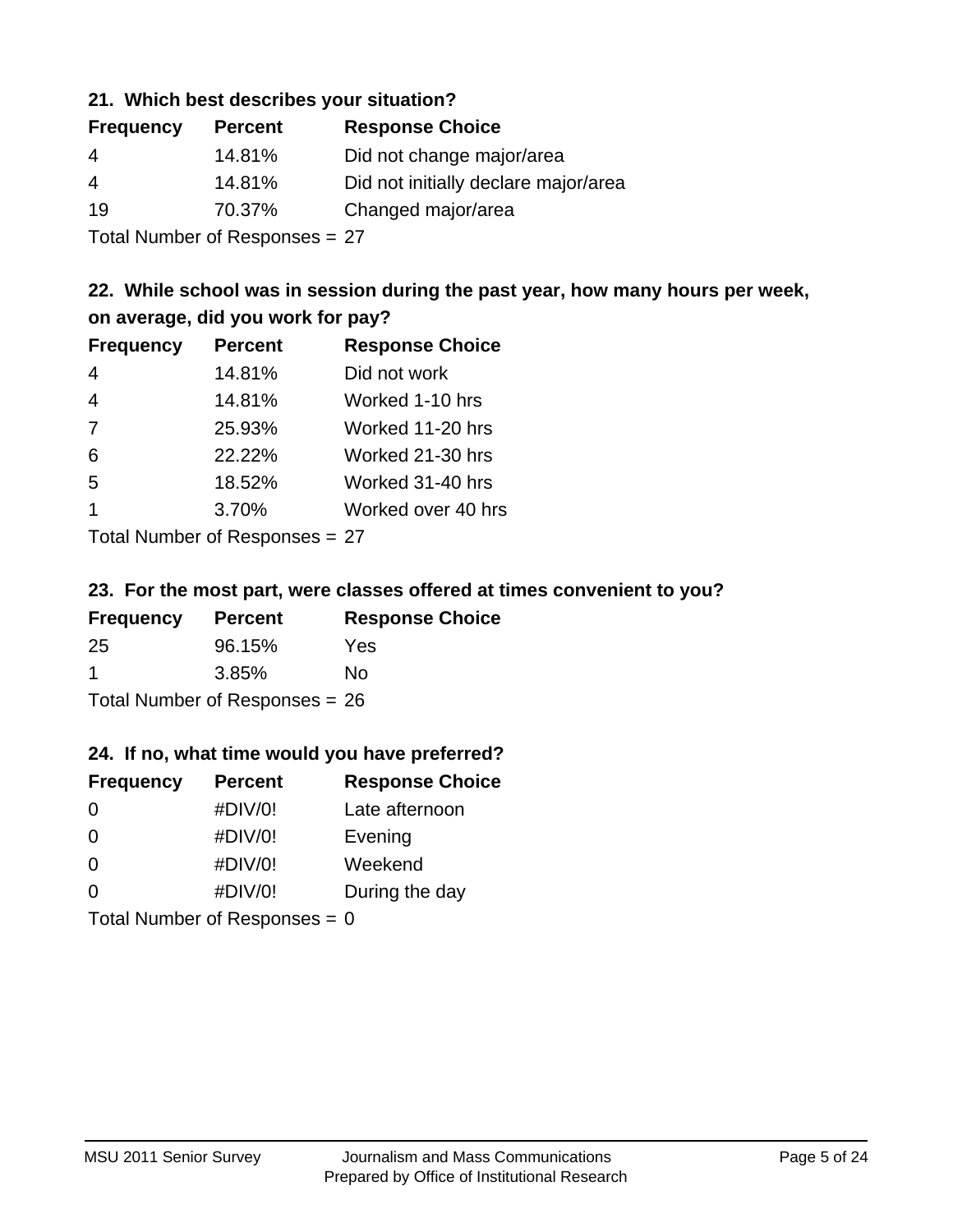# **25. Which best describes the location where you completed the majority of your**

| coursework? |
|-------------|
|-------------|

| <b>Frequency</b> | <b>Percent</b>                   | <b>Response Choice</b> |
|------------------|----------------------------------|------------------------|
| 27               | 100.00%                          | Murray                 |
| 0                | 0.00%                            | Paducah                |
| 0                | 0.00%                            | Ft. Campbell           |
| 0                | 0.00%                            | Madisonville           |
| 0                | 0.00%                            | Hopkinsville           |
| 0                | $0.00\%$                         | Henderson              |
| 0                | 0.00%                            | On the Internet        |
| 0                | 0.00%                            | Other                  |
|                  | Total Number of Responses $= 27$ |                        |

## **26. Did you take any online courses while at Murray State?**

| <b>Frequency</b>               | <b>Percent</b> | <b>Response Choice</b> |  |  |
|--------------------------------|----------------|------------------------|--|--|
| 16                             | 59.26%         | Yes                    |  |  |
| 11                             | 40.74%         | No                     |  |  |
| Total Number of Responses = 27 |                |                        |  |  |

## **27. Did it take you an extra semester or more to complete degree requirements at Murray State?**

| <b>Frequency</b> | <b>Percent</b>                 | <b>Response Choice</b> |
|------------------|--------------------------------|------------------------|
| 11               | 40.74%                         | Yes                    |
| 16               | 59.26%                         | No                     |
|                  | Total Number of Responses = 27 |                        |

#### **28. If yes, why did it take you an extra semester or more?**

| <b>Frequency</b> | <b>Percent</b>                   | <b>Response Choice</b>                                       |
|------------------|----------------------------------|--------------------------------------------------------------|
| $\overline{4}$   | 23.53%                           | Work obligation limited my enrollment.                       |
| 3                | 17.65%                           | Family obligations limited my enrollment.                    |
| $\mathbf{1}$     | 5.88%                            | Tuition and other costs of attendance limited my enrollment. |
| $\overline{4}$   | 23.53%                           | A decision to change majors added to my requirements.        |
| 2                | 11.76%                           | A required course or courses were not offered.               |
| $\mathbf{1}$     | 5.88%                            | Credits were lost transferring to Murray State.              |
| 2                | 11.76%                           | Other                                                        |
|                  | Total Number of Responses $= 17$ |                                                              |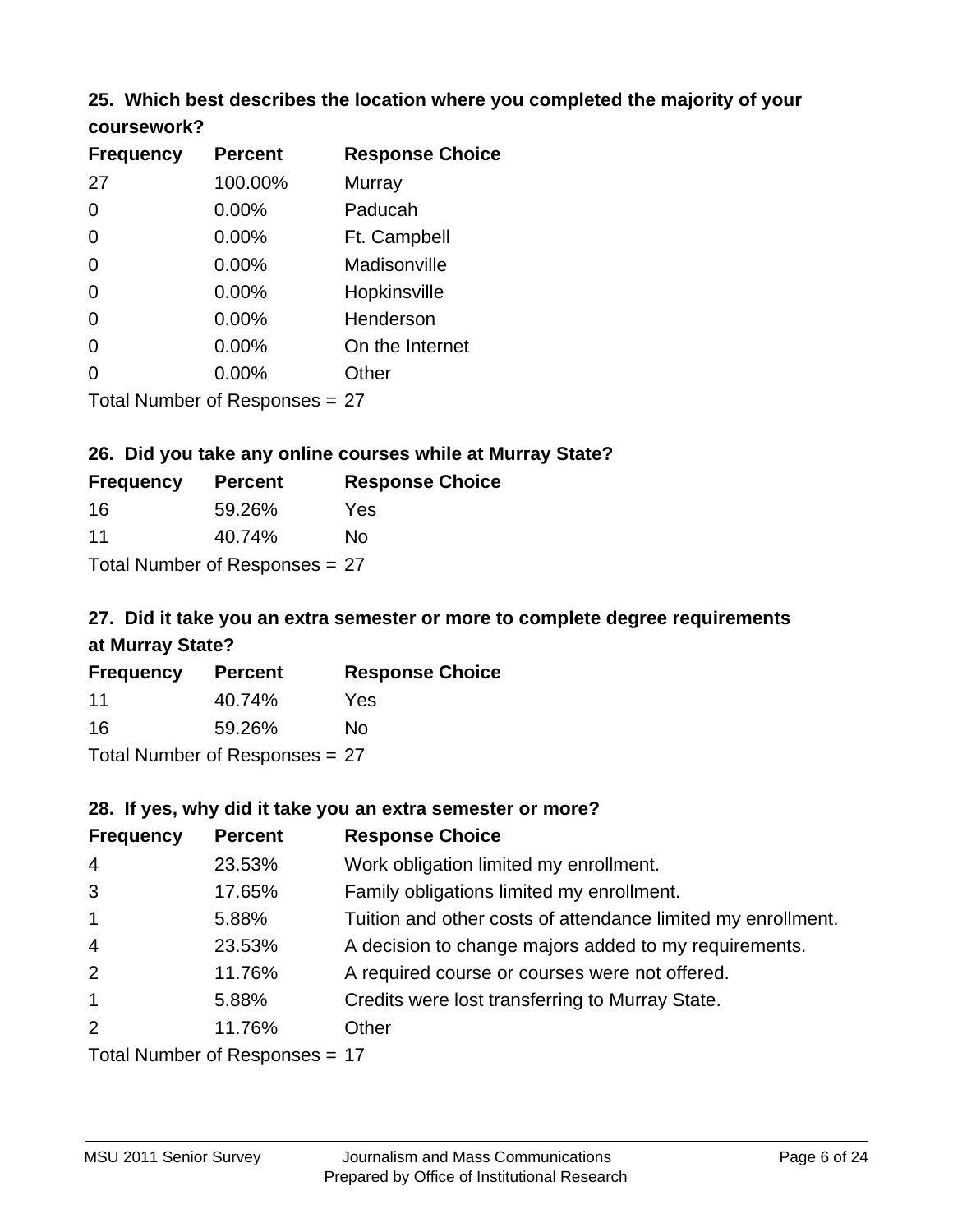## **29. Did you have trouble getting any course(s) you needed while at Murray State?**

| <b>Frequency</b>                 | <b>Percent</b> | <b>Response Choice</b> |  |  |
|----------------------------------|----------------|------------------------|--|--|
| -8                               | 29.63%         | Yes                    |  |  |
| -17                              | 62.96%         | Nο                     |  |  |
| Total Number of Responses = $25$ |                |                        |  |  |

## **30. If yes, why did you have trouble getting the course?**

| <b>Frequency</b> | <b>Percent</b> | <b>Response Choice</b>                                |
|------------------|----------------|-------------------------------------------------------|
| -5               | 50.00%         | Not offered the semester I needed it.                 |
| 2                | 20.00%         | Not offered at hours convenient to my work schedule.  |
| 2                | 20.00%         | Not offered at hours suitable for my school schedule. |
| $\mathbf{1}$     | 10.00%         | All course sections were closed.                      |
| $\overline{0}$   | $0.00\%$       | I was unaware of the prerequisites for the course.    |
|                  |                |                                                       |

Total Number of Responses = 10

## **31. Which statement best describes your experience with off-campus coop/internship?**

| <b>Frequency</b> | <b>Percent</b> | <b>Response Choice</b>             |
|------------------|----------------|------------------------------------|
| 11               | 40.74%         | Cannot judge, I did not have one.  |
| 11               | 40.74%         | My experience was very valuable.   |
| 3                | 11.11%         | My experience was valuable.        |
| 1                | 3.70%          | My experience was of little value. |
| 1                | 3.70%          | My experience was of no value.     |
|                  |                |                                    |

Total Number of Responses = 27

## **32. Which statement best describes your experience with on-campus faculty-directed research, scholarly, or creative project?**

| <b>Frequency</b> | <b>Percent</b>               | <b>Response Choice</b>             |
|------------------|------------------------------|------------------------------------|
| 18               | 66.67%                       | Cannot judge; I did not have one.  |
| $\overline{4}$   | 14.81%                       | My experience was very valuable.   |
| 5                | 18.52%                       | My experience was valuable.        |
| $\Omega$         | $0.00\%$                     | My experience was of little value. |
| $\Omega$         | $0.00\%$                     | My experience was of no value.     |
|                  | Total Number of Deepensee 27 |                                    |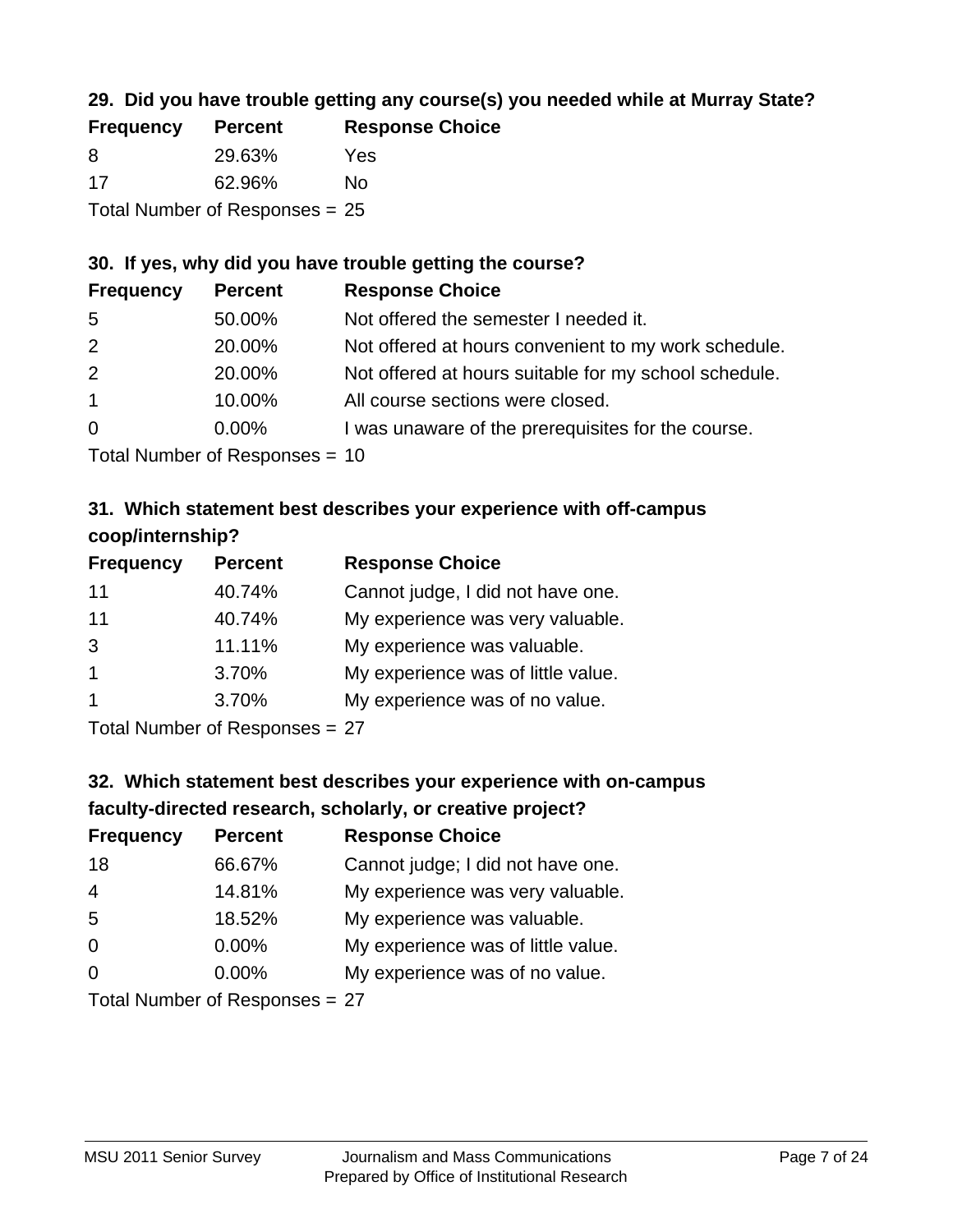#### **33. Which statement best describes your experience with academic advising in your major/area?**

|                  | $\mathbf{u}$ yvu $\mathbf{u}$ yvu $\mathbf{v}$ |                                                       |  |  |
|------------------|------------------------------------------------|-------------------------------------------------------|--|--|
| <b>Frequency</b> | <b>Percent</b>                                 | <b>Response Choice</b>                                |  |  |
| 0                | $0.00\%$                                       | Cannot judge; I did not make use of the opportunity.  |  |  |
| 23               | 85.19%                                         | I was satisfied with information my adviser provided. |  |  |
| $\overline{4}$   | 14.81%                                         | Advice was inaccurate, incomplete, or misleading.     |  |  |
| $\overline{0}$   | $0.00\%$                                       | My adviser was not available.                         |  |  |
|                  |                                                |                                                       |  |  |

Total Number of Responses = 27

## **For questions 34-48, indicate the extent to which you were satisfied.**

|  | 34. Class size relative to type of course |  |  |
|--|-------------------------------------------|--|--|
|  |                                           |  |  |

| <b>Frequency</b>               | <b>Percent</b> | <b>Response Choice</b> |  |
|--------------------------------|----------------|------------------------|--|
| 14                             | 51.85%         | Very satisfied         |  |
| 13                             | 48.15%         | Satisfied              |  |
| $\Omega$                       | $0.00\%$       | <b>Dissatisfied</b>    |  |
| $\Omega$                       | $0.00\%$       | Very dissatisfied      |  |
| Total Number of Responses = 27 |                |                        |  |

# **35. Out-of-class availability of faculty**

|                  | vol val ol oldoo avallasilliy ol lavally |                        |  |  |
|------------------|------------------------------------------|------------------------|--|--|
| <b>Frequency</b> | <b>Percent</b>                           | <b>Response Choice</b> |  |  |
| 6                | 22.22%                                   | Very satisfied         |  |  |
| 21               | 77.78%                                   | Satisfied              |  |  |
| $\Omega$         | $0.00\%$                                 | <b>Dissatisfied</b>    |  |  |
| $\Omega$         | 0.00%                                    | Very dissatisfied      |  |  |
|                  |                                          |                        |  |  |

Total Number of Responses = 27

## **36. Effectiveness of your high school preparation for college work**

| <b>Frequency</b>                | <b>Percent</b> | <b>Response Choice</b> |  |  |
|---------------------------------|----------------|------------------------|--|--|
| 7                               | 25.93%         | Very satisfied         |  |  |
| 13                              | 48.15%         | Satisfied              |  |  |
| 6                               | 22.22%         | <b>Dissatisfied</b>    |  |  |
| -1                              | 3.70%          | Very dissatisfied      |  |  |
| Total Number of Reconnect $-27$ |                |                        |  |  |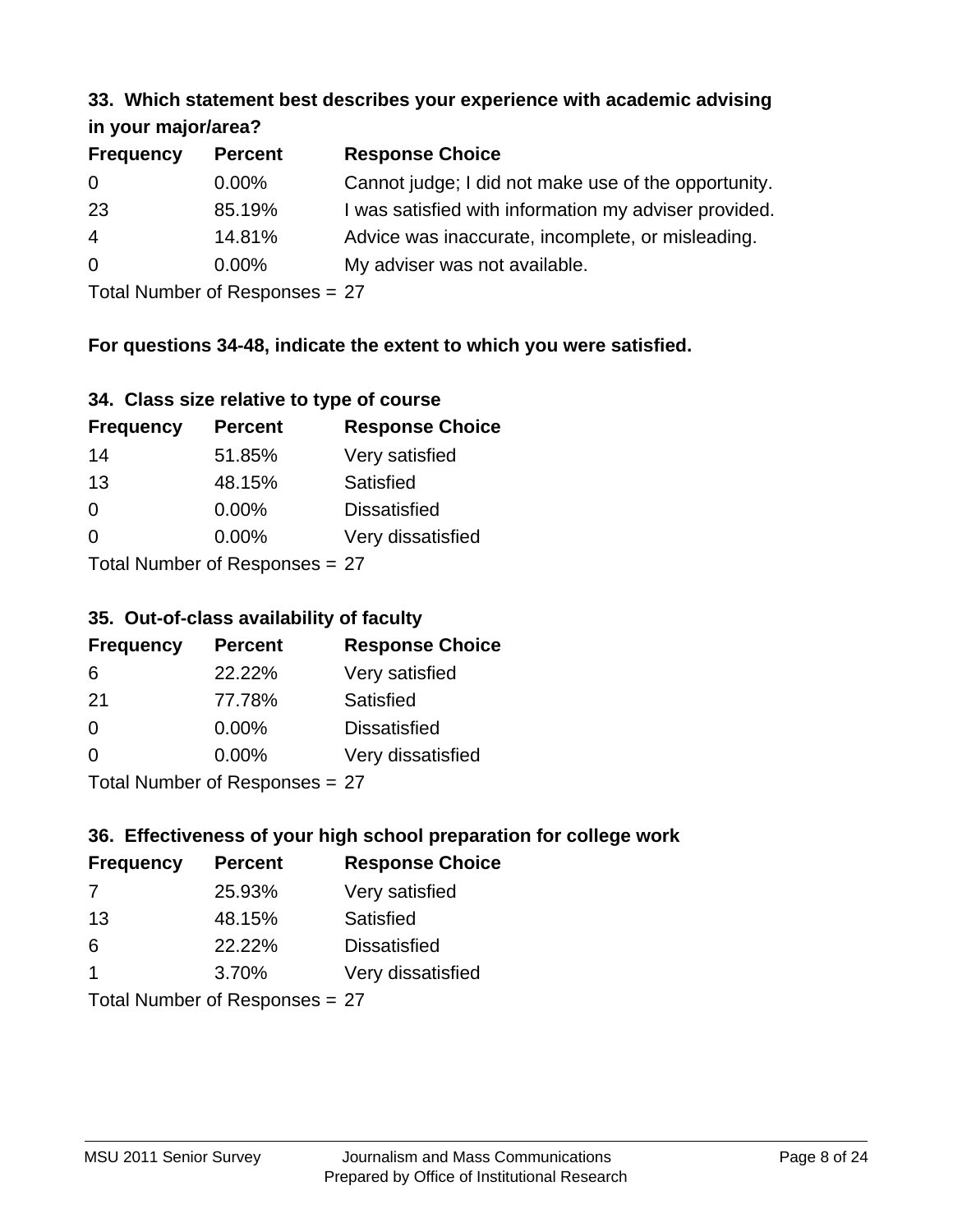## **37. Fairness of faculty in their treatment of individual students**

| <b>Frequency</b> | <b>Percent</b> | <b>Response Choice</b> |
|------------------|----------------|------------------------|
| 4                | 14.81%         | Very satisfied         |
| 20               | 74.07%         | Satisfied              |
| 3                | 11.11%         | <b>Dissatisfied</b>    |
| 0                | 0.00%          | Very dissatisfied      |
|                  |                |                        |

Total Number of Responses = 27

#### **38. Overall quality of instruction at Murray State**

| <b>Frequency</b> | <b>Percent</b> | <b>Response Choice</b> |
|------------------|----------------|------------------------|
| 6                | 22.22%         | Very satisfied         |
| 20               | 74.07%         | Satisfied              |
|                  | 3.70%          | <b>Dissatisfied</b>    |
| ∩                | 0.00%          | Very dissatisfied      |
|                  |                |                        |

Total Number of Responses = 27

## **39. Quality of instruction in University Studies (General Education) courses**

| <b>Frequency</b> | <b>Percent</b>             | <b>Response Choice</b> |
|------------------|----------------------------|------------------------|
| 5                | 18.52%                     | Very satisfied         |
| 19               | 70.37%                     | Satisfied              |
| 3                | 11.11%                     | <b>Dissatisfied</b>    |
| $\Omega$         | 0.00%                      | Very dissatisfied      |
|                  | Total Number of Desperance |                        |

Total Number of Responses = 27

#### **40. Quality of instruction in your major**

| <b>Frequency</b> | <b>Percent</b>             | <b>Response Choice</b> |
|------------------|----------------------------|------------------------|
| 11               | 40.74%                     | Very satisfied         |
| 15               | 55.56%                     | Satisfied              |
| 1                | 3.70%                      | <b>Dissatisfied</b>    |
| $\Omega$         | 0.00%                      | Very dissatisfied      |
|                  | Tetal Number of Desperance |                        |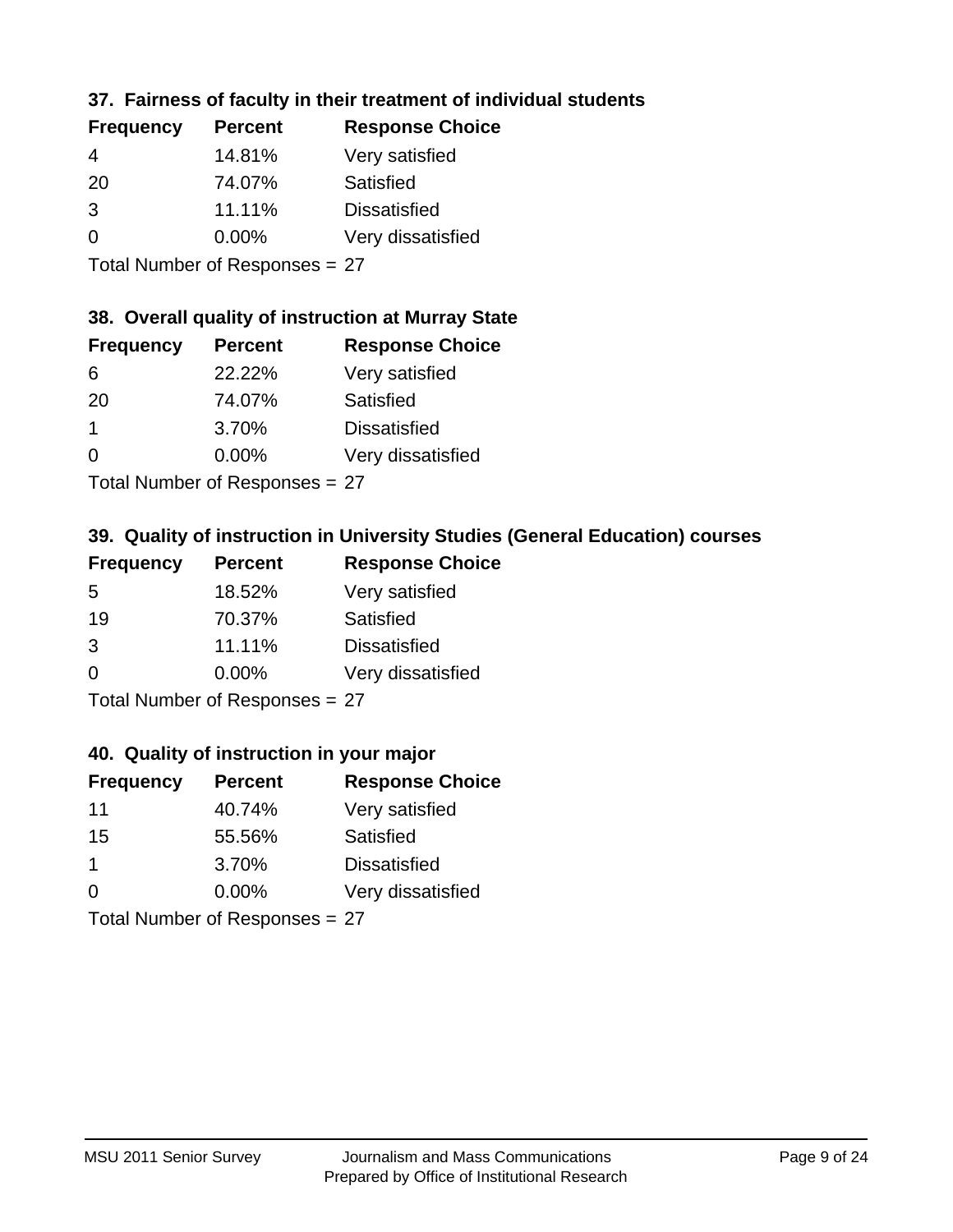## **41. Clarity of program objectives in your major**

| <b>Frequency</b> | <b>Percent</b> | <b>Response Choice</b> |
|------------------|----------------|------------------------|
| 10               | 37.04%         | Very satisfied         |
| 17               | 62.96%         | Satisfied              |
| $\Omega$         | $0.00\%$       | <b>Dissatisfied</b>    |
| ∩                | $0.00\%$       | Very dissatisfied      |
|                  |                |                        |

Total Number of Responses = 27

#### **42. Intellectual challenge of the academic program**

| <b>Frequency</b> | <b>Percent</b> | <b>Response Choice</b> |
|------------------|----------------|------------------------|
| 7                | 25.93%         | Very satisfied         |
| 17               | 62.96%         | Satisfied              |
| 3                | 11.11%         | <b>Dissatisfied</b>    |
| $\Omega$         | 0.00%          | Very dissatisfied      |
|                  |                |                        |

Total Number of Responses = 27

## **43. Encouragement and information from your major department for employment after graduation**

| <b>Frequency</b>     | <b>Percent</b> | <b>Response Choice</b> |
|----------------------|----------------|------------------------|
| 10                   | 37.04%         | Very satisfied         |
| 13                   | 48.15%         | Satisfied              |
| 3                    | 11.11%         | <b>Dissatisfied</b>    |
| $\blacktriangleleft$ | 3.70%          | Very dissatisfied      |
|                      |                |                        |

Total Number of Responses = 27

## **44. Availability of opportunities to engage in a faculty-mentored research,**

## **scholarly, or creative project in your area of study/interest**

| <b>Frequency</b> | <b>Percent</b> | <b>Response Choice</b> |
|------------------|----------------|------------------------|
| 4                | 15.38%         | Very satisfied         |
| 15               | 57.69%         | Satisfied              |
| 7                | 26.92%         | <b>Dissatisfied</b>    |
| $\Omega$         | 0.00%          | Very dissatisfied      |
|                  |                |                        |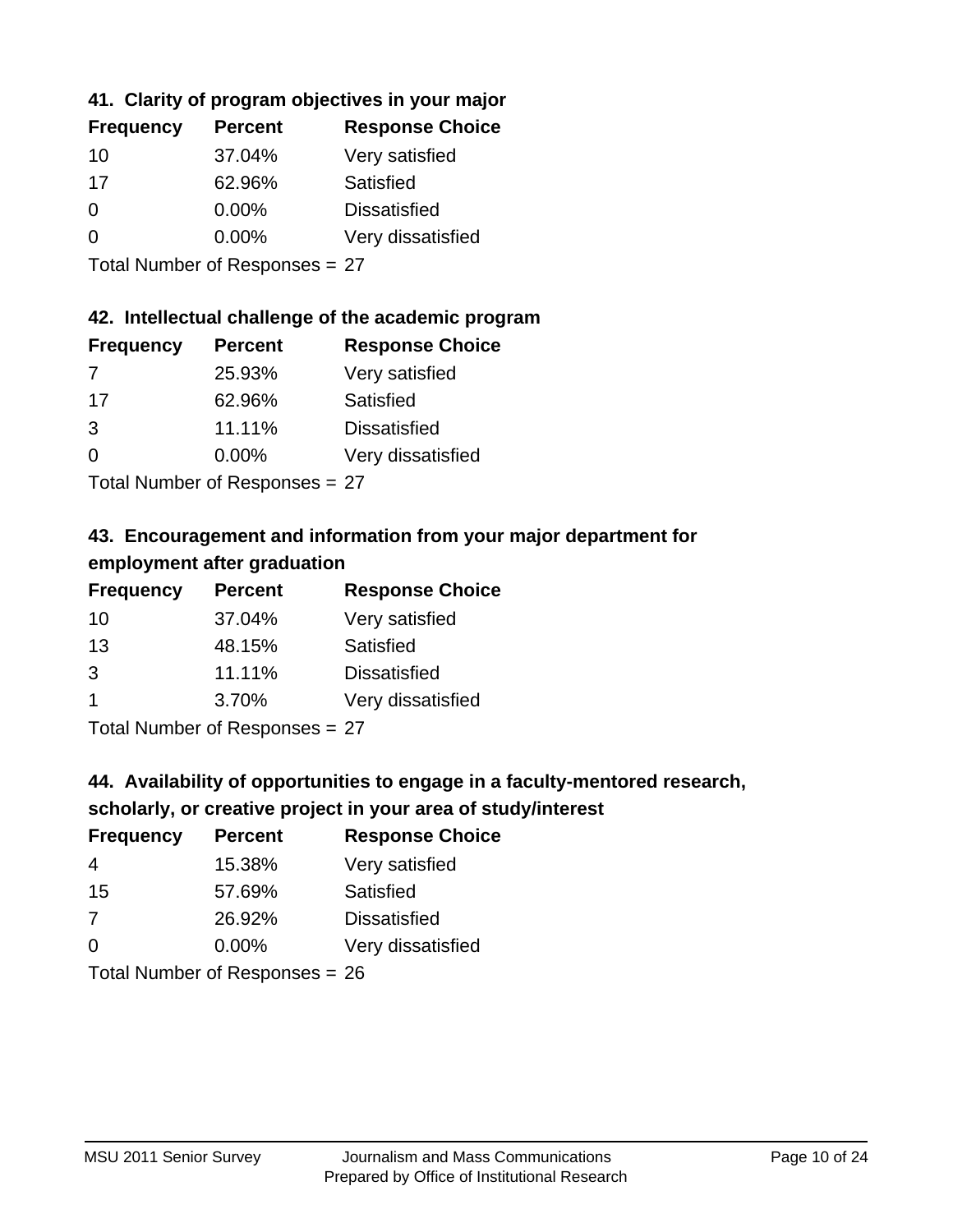#### **45. Library hours**

| <b>Frequency</b> | <b>Percent</b> | <b>Response Choice</b> |
|------------------|----------------|------------------------|
| 7                | 25.93%         | Very satisfied         |
| 19               | 70.37%         | Satisfied              |
| $\Omega$         | 0.00%          | <b>Dissatisfied</b>    |
| -1               | 3.70%          | Very dissatisfied      |
|                  |                |                        |

Total Number of Responses = 27

#### **46. Effectiveness of library personnel in meeting your information needs**

| <b>Frequency</b> | <b>Percent</b> | <b>Response Choice</b> |
|------------------|----------------|------------------------|
| 8                | 30.77%         | Very satisfied         |
| 17               | 65.38%         | Satisfied              |
| $\Omega$         | 0.00%          | <b>Dissatisfied</b>    |
|                  | 3.85%          | Very dissatisfied      |
|                  |                |                        |

Total Number of Responses = 26

#### **47. Access to library resources on hand**

| <b>Frequency</b>               | <b>Percent</b> | <b>Response Choice</b> |
|--------------------------------|----------------|------------------------|
| 7                              | 26.92%         | Very satisfied         |
| 15                             | 57.69%         | Satisfied              |
| 3                              | 11.54%         | <b>Dissatisfied</b>    |
| -1                             | 3.85%          | Very dissatisfied      |
| Total Number of Responses = 26 |                |                        |

## **48. Electronic access to library resources**

| <b>Frequency</b> | <b>Percent</b>                 | <b>Response Choice</b> |
|------------------|--------------------------------|------------------------|
| 7                | 26.92%                         | Very satisfied         |
| 17               | 65.38%                         | Satisfied              |
| $\overline{1}$   | 3.85%                          | <b>Dissatisfied</b>    |
| $\mathbf 1$      | 3.85%                          | Very dissatisfied      |
|                  | Total Number of Responses = 26 |                        |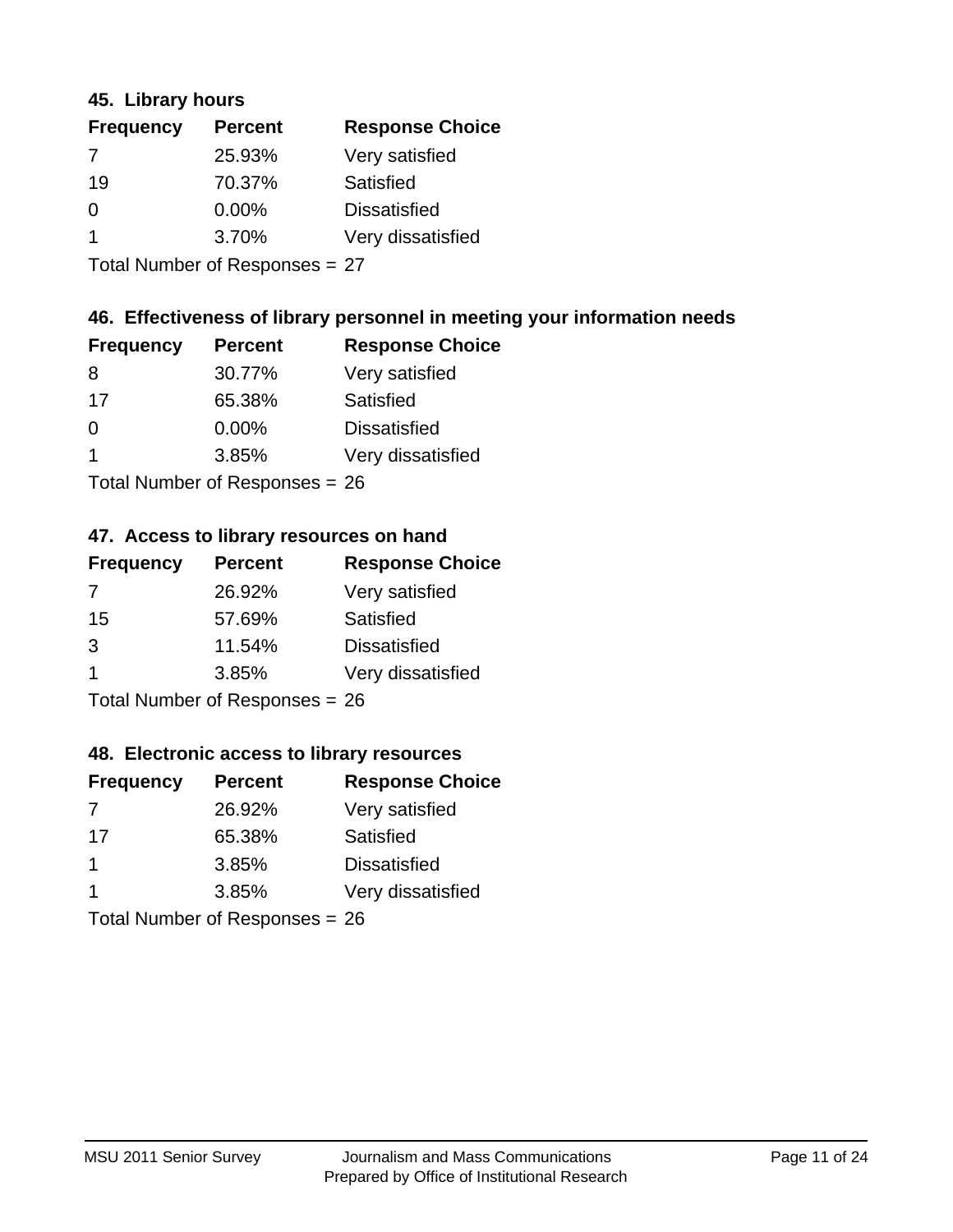**was in helping you achieve these goals. For questions 49-55, please indicate how effective University Studies at MSU** 

## **49. Writing Skills**

| <b>Frequency</b> | <b>Percent</b>                 | <b>Response Choice</b> |
|------------------|--------------------------------|------------------------|
| 3                | 11.54%                         | Very effective         |
| 19               | 73.08%                         | Effective              |
| 3                | 11.54%                         | Ineffective            |
| $\overline{1}$   | 3.85%                          | Very ineffective       |
|                  | Total Number of Responses = 26 |                        |

#### **50. Speaking Skills**

| <b>Frequency</b> | <b>Percent</b>                   | <b>Response Choice</b> |
|------------------|----------------------------------|------------------------|
| 5                | 19.23%                           | Very effective         |
| 18               | 69.23%                           | Effective              |
| 3                | 11.54%                           | Ineffective            |
| $\Omega$         | $0.00\%$                         | Very ineffective       |
|                  | Total Number of Responses $= 26$ |                        |

#### **51. Critical Thinking Skills**

| <b>Frequency</b> | <b>Percent</b>                  | <b>Response Choice</b> |
|------------------|---------------------------------|------------------------|
| 4                | 15.38%                          | Very effective         |
| 17               | 65.38%                          | Effective              |
| .5               | 19.23%                          | Ineffective            |
| $\Omega$         | $0.00\%$                        | Very ineffective       |
|                  | $Total Number of Denonose = 26$ |                        |

Total Number of Responses = 26

## **52. Computer Technology**

| <b>Frequency</b>               | <b>Percent</b> | <b>Response Choice</b> |
|--------------------------------|----------------|------------------------|
| 4                              | 15.38%         | Very effective         |
| 16                             | 61.54%         | Effective              |
| 6                              | 23.08%         | Ineffective            |
| $\Omega$                       | $0.00\%$       | Very ineffective       |
| Total Number of Responses = 26 |                |                        |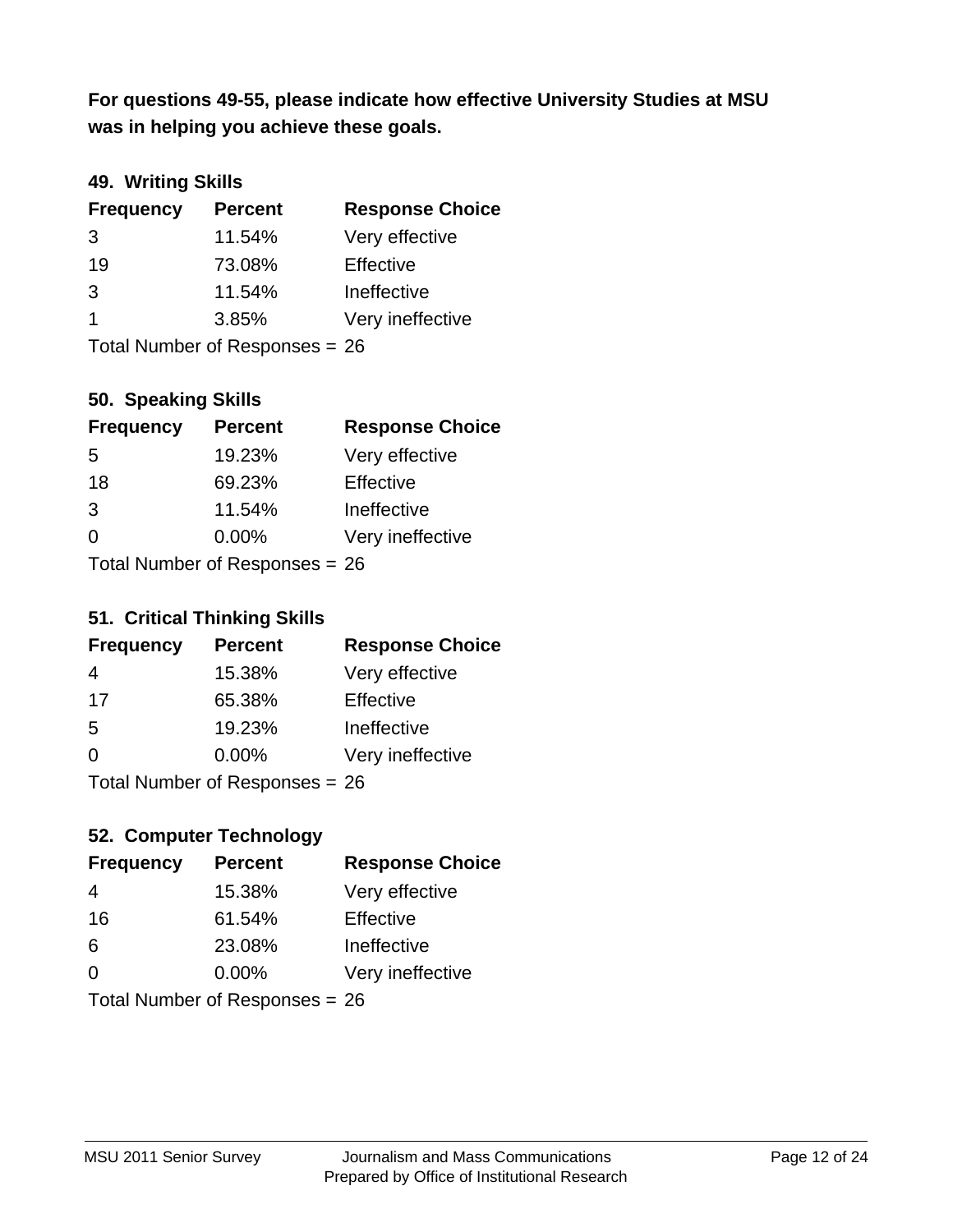## **53. General Knowledge in the liberal arts and sciences**

| <b>Frequency</b> | <b>Percent</b> | <b>Response Choice</b> |
|------------------|----------------|------------------------|
| 4                | 15.38%         | Very effective         |
| 20               | 76.92%         | Effective              |
| $\mathcal{P}$    | 7.69%          | Ineffective            |
| $\Omega$         | 0.00%          | Very ineffective       |
|                  |                |                        |

Total Number of Responses = 26

## **54. International Perspectives**

| <b>Frequency</b> | <b>Percent</b>             | <b>Response Choice</b> |
|------------------|----------------------------|------------------------|
| 3                | 11.54%                     | Very effective         |
| 16               | 61.54%                     | Effective              |
| 7                | 26.92%                     | Ineffective            |
| $\Omega$         | 0.00%                      | Very ineffective       |
|                  | Total Number of Desperance |                        |

Total Number of Responses = 26

## **55. Stimulation of interest in areas outside your chosen field of study**

| <b>Frequency</b> | <b>Percent</b>                 | <b>Response Choice</b> |
|------------------|--------------------------------|------------------------|
| $\mathcal{P}$    | 7.69%                          | Very effective         |
| 19               | 73.08%                         | Effective              |
| 4                | 15.38%                         | Ineffective            |
| -1               | 3.85%                          | Very ineffective       |
|                  | Total Number of Responses = 26 |                        |

## **For questions 56-83, please indicate how satisfactorily the following met your needs**

#### **56. African-American Student Services**

| <b>Frequency</b> | <b>Percent</b>                   | <b>Response Choice</b> |
|------------------|----------------------------------|------------------------|
| 24               | 96.00%                           | Did not use            |
| $\mathbf 1$      | 4.00%                            | Very satisfied         |
| $\Omega$         | 0.00%                            | Satisfied              |
| 0                | $0.00\%$                         | <b>Dissatisfied</b>    |
| $\Omega$         | 0.00%                            | Very dissatisfied      |
|                  | Total Number of Responses = $25$ |                        |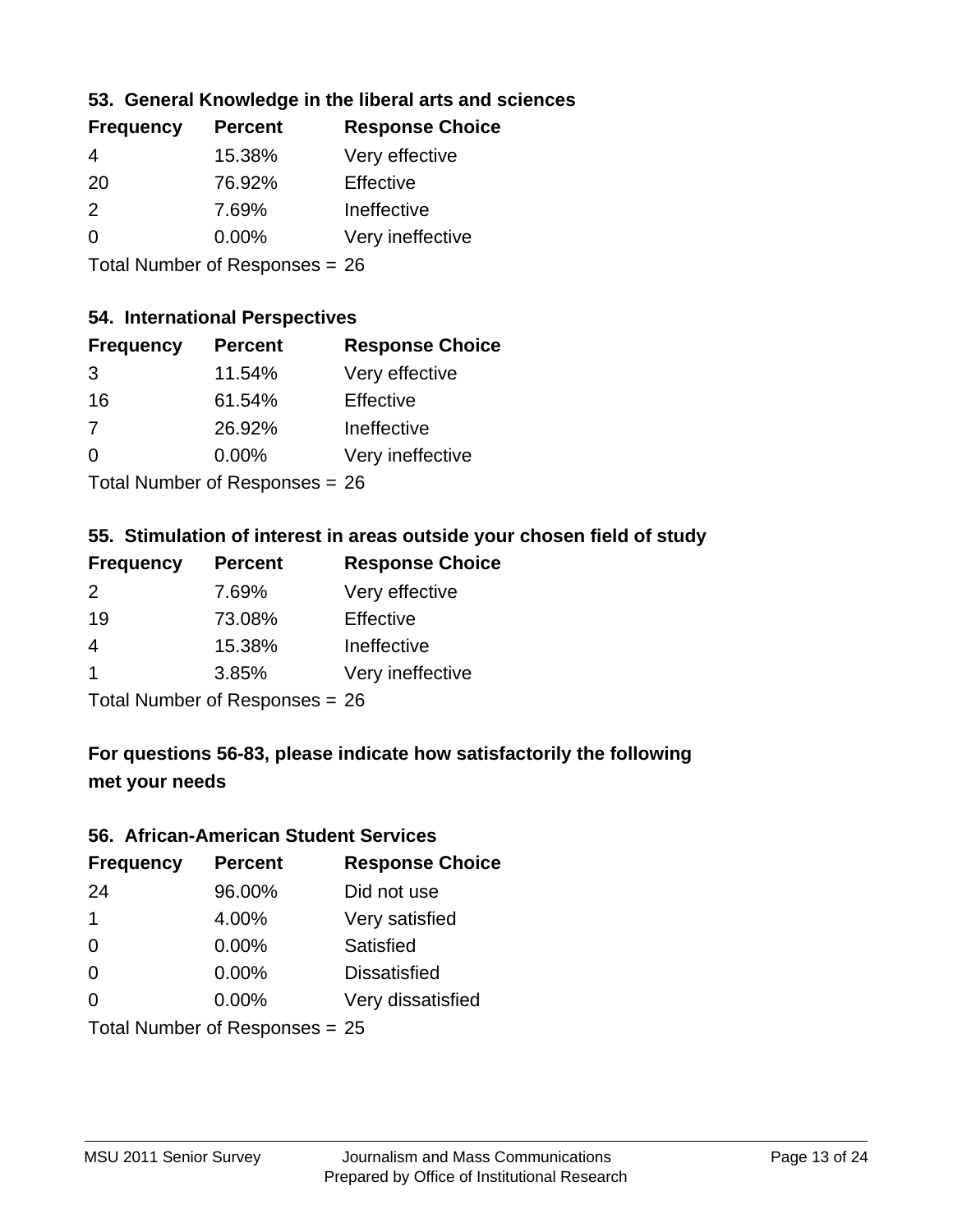#### **57. Career Services Office**

| <b>Frequency</b> | <b>Percent</b> | <b>Response Choice</b> |
|------------------|----------------|------------------------|
| 12               | 48.00%         | Did not use            |
| 5                | 20.00%         | Very satisfied         |
| $\overline{7}$   | 28.00%         | Satisfied              |
| 1                | 4.00%          | <b>Dissatisfied</b>    |
|                  | $0.00\%$       | Very dissatisfied      |
|                  |                |                        |

Total Number of Responses = 25

## **58. Counseling and Testing Center**

| <b>Frequency</b>          | <b>Percent</b> | <b>Response Choice</b> |
|---------------------------|----------------|------------------------|
| 23                        | 92.00%         | Did not use            |
| 0                         | 0.00%          | Very satisfied         |
| 1                         | 4.00%          | <b>Satisfied</b>       |
| 1                         | 4.00%          | <b>Dissatisfied</b>    |
| ∩                         | 0.00%          | Very dissatisfied      |
| Total Number of Desponses |                |                        |

Total Number of Responses = 25

#### **59. Cultural programming and activities**

| <b>Frequency</b> | <b>Percent</b>                 | <b>Response Choice</b> |
|------------------|--------------------------------|------------------------|
| 20               | 83.33%                         | Did not use            |
| $\mathbf 1$      | 4.17%                          | Very satisfied         |
| 3                | 12.50%                         | Satisfied              |
| $\Omega$         | $0.00\%$                       | <b>Dissatisfied</b>    |
| $\Omega$         | $0.00\%$                       | Very dissatisfied      |
|                  | Total Number of Responses = 24 |                        |

## **60. E-study courses**

| <b>Frequency</b> | <b>Percent</b>                 | <b>Response Choice</b> |
|------------------|--------------------------------|------------------------|
| 9                | 37.50%                         | Did not use            |
| 3                | 12.50%                         | Very satisfied         |
| 10               | 41.67%                         | Satisfied              |
| 2                | 8.33%                          | <b>Dissatisfied</b>    |
| $\Omega$         | 0.00%                          | Very dissatisfied      |
|                  | Total Number of Responses = 24 |                        |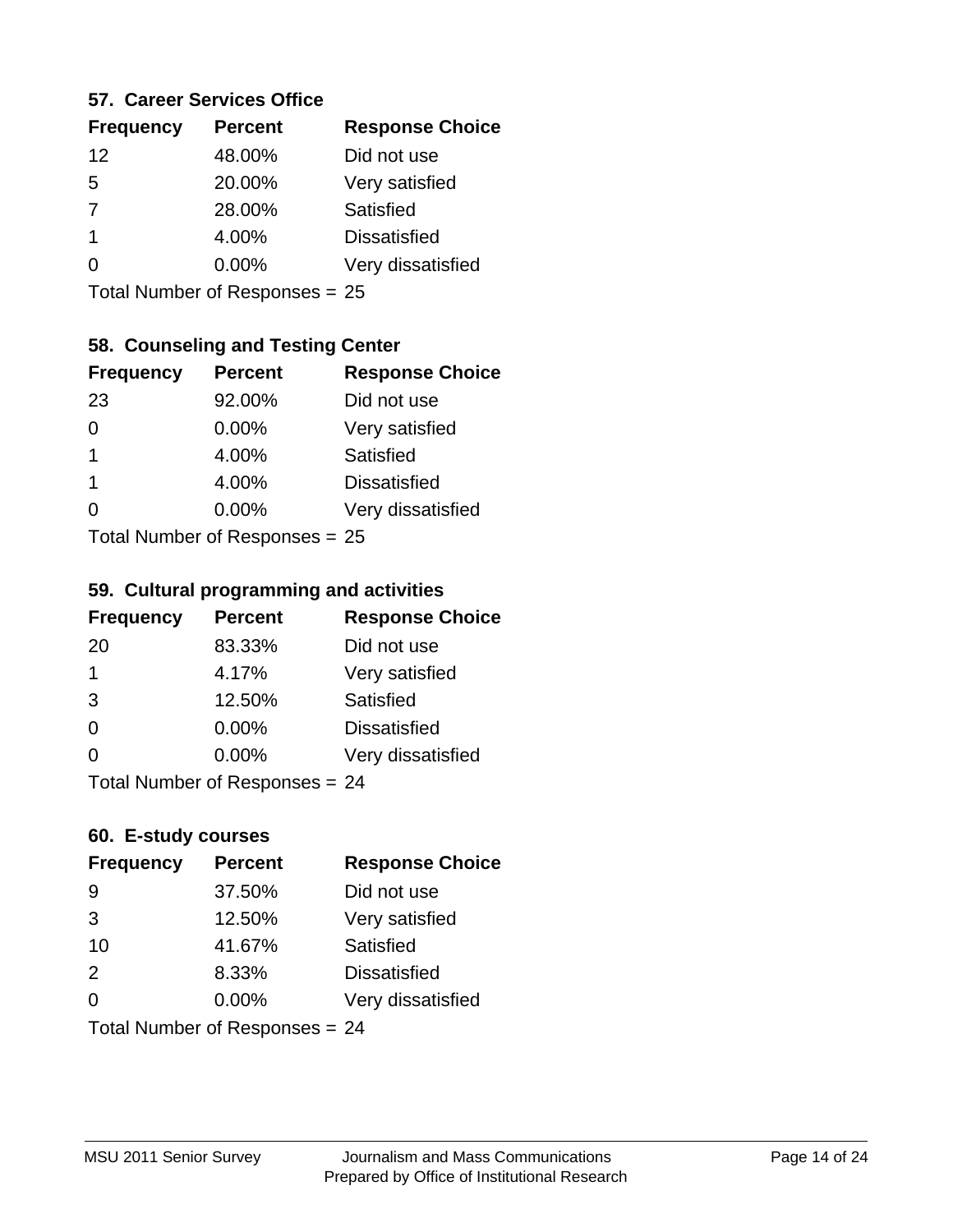#### **61. Food Services**

| <b>Frequency</b> | <b>Percent</b> | <b>Response Choice</b> |
|------------------|----------------|------------------------|
| 3                | 11.54%         | Did not use            |
| 3                | 11.54%         | Very satisfied         |
| 11               | 42.31%         | Satisfied              |
| 7                | 26.92%         | <b>Dissatisfied</b>    |
| $\mathcal{P}$    | 7.69%          | Very dissatisfied      |
|                  |                |                        |

Total Number of Responses = 26

## **62. Greek life and activities**

| <b>Frequency</b> | <b>Percent</b>                 | <b>Response Choice</b> |
|------------------|--------------------------------|------------------------|
| -21              | 87.50%                         | Did not use            |
| 1                | 4.17%                          | Very satisfied         |
| 1                | 4.17%                          | <b>Satisfied</b>       |
| 1                | 4.17%                          | <b>Dissatisfied</b>    |
| 0                | 0.00%                          | Very dissatisfied      |
|                  | Total Number of Responses = 24 |                        |

**63. Health Services**

| <b>Frequency</b> | <b>Percent</b>            | <b>Response Choice</b> |
|------------------|---------------------------|------------------------|
| 12               | 48.00%                    | Did not use            |
| 4                | 16.00%                    | Very satisfied         |
| 5                | 20.00%                    | <b>Satisfied</b>       |
| 3                | 12.00%                    | <b>Dissatisfied</b>    |
|                  | 4.00%                     | Very dissatisfied      |
|                  | Total Number of Deepersee |                        |

Total Number of Responses = 25

## **64. Honor Societies/Departmental Clubs/Special Interest Organizations**

| <b>Frequency</b> | <b>Percent</b>                 | <b>Response Choice</b> |
|------------------|--------------------------------|------------------------|
| 11               | 44.00%                         | Did not use            |
| 6                | 24.00%                         | Very satisfied         |
| 7                | 28.00%                         | <b>Satisfied</b>       |
| $\overline{1}$   | 4.00%                          | <b>Dissatisfied</b>    |
| $\Omega$         | 0.00%                          | Very dissatisfied      |
|                  | Total Number of Responses = 25 |                        |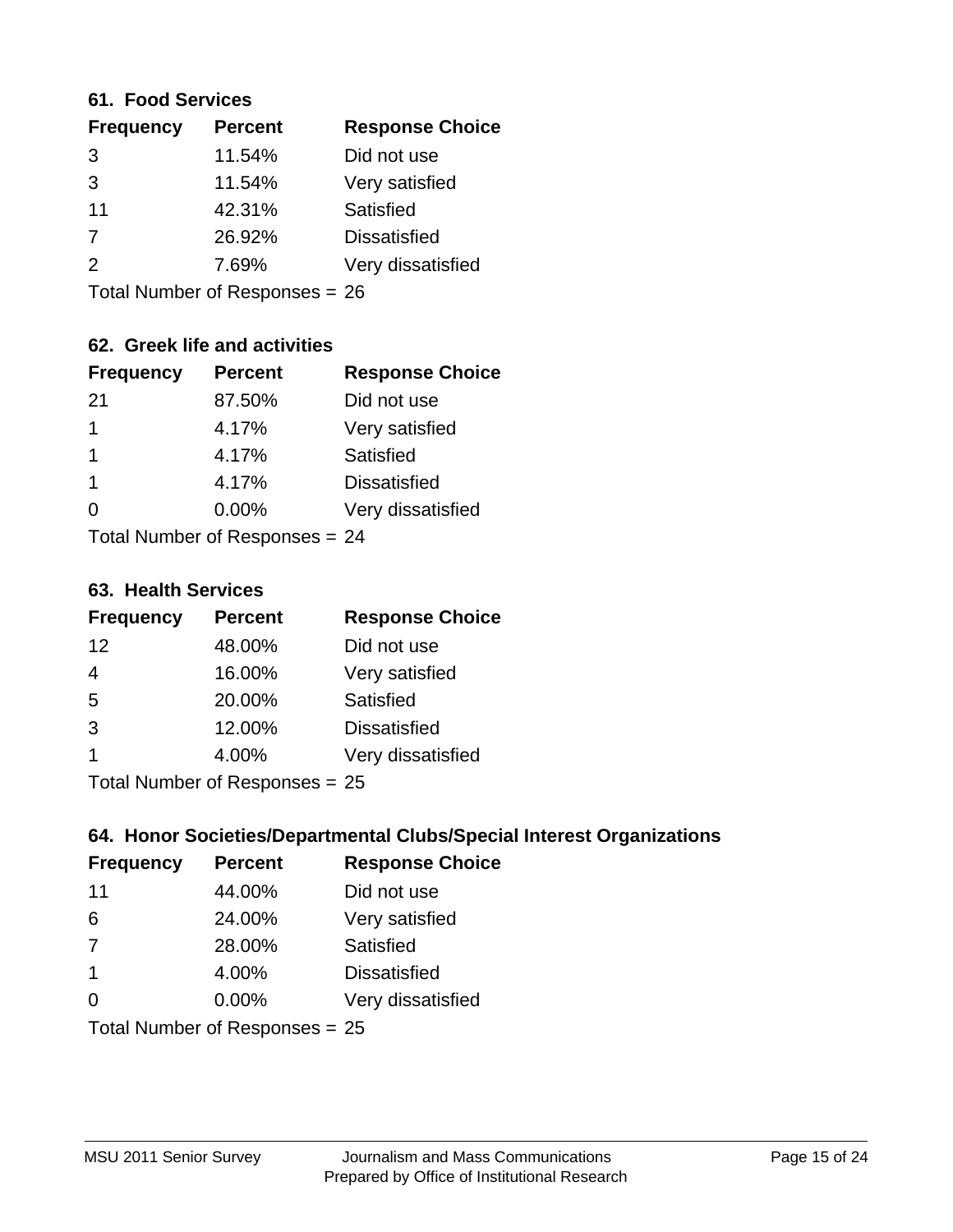#### **65. International Programs and activities**

| <b>Frequency</b> | <b>Percent</b> | <b>Response Choice</b> |
|------------------|----------------|------------------------|
| 18               | 72.00%         | Did not use            |
| 5                | 20.00%         | Very satisfied         |
| $\mathcal{P}$    | 8.00%          | <b>Satisfied</b>       |
| 0                | $0.00\%$       | <b>Dissatisfied</b>    |
|                  | $0.00\%$       | Very dissatisfied      |
|                  |                |                        |

Total Number of Responses = 25

## **66. International student support services**

| <b>Frequency</b> | <b>Percent</b>            | <b>Response Choice</b> |
|------------------|---------------------------|------------------------|
| 23               | 95.83%                    | Did not use            |
| 1                | 4.17%                     | Very satisfied         |
| $\Omega$         | 0.00%                     | <b>Satisfied</b>       |
| $\Omega$         | 0.00%                     | <b>Dissatisfied</b>    |
| 0                | 0.00%                     | Very dissatisfied      |
|                  | Total Number of Deepersee |                        |

Total Number of Responses = 24

#### **67. Intramural Sports and Recreation**

| <b>Frequency</b> | <b>Percent</b>                 | <b>Response Choice</b> |
|------------------|--------------------------------|------------------------|
| 16               | 64.00%                         | Did not use            |
| 3                | 12.00%                         | Very satisfied         |
| 6                | 24.00%                         | Satisfied              |
| $\Omega$         | $0.00\%$                       | <b>Dissatisfied</b>    |
| $\Omega$         | $0.00\%$                       | Very dissatisfied      |
|                  | Total Number of Poenances - 25 |                        |

Total Number of Responses = 25

## **68. Lowry Center/Community College**

| <b>Frequency</b> | <b>Percent</b>                   | <b>Response Choice</b> |
|------------------|----------------------------------|------------------------|
| 22               | 88.00%                           | Did not use            |
| 1                | 4.00%                            | Very satisfied         |
| 2                | 8.00%                            | Satisfied              |
| $\Omega$         | 0.00%                            | <b>Dissatisfied</b>    |
| $\Omega$         | $0.00\%$                         | Very dissatisfied      |
|                  | Total Number of Responses $= 25$ |                        |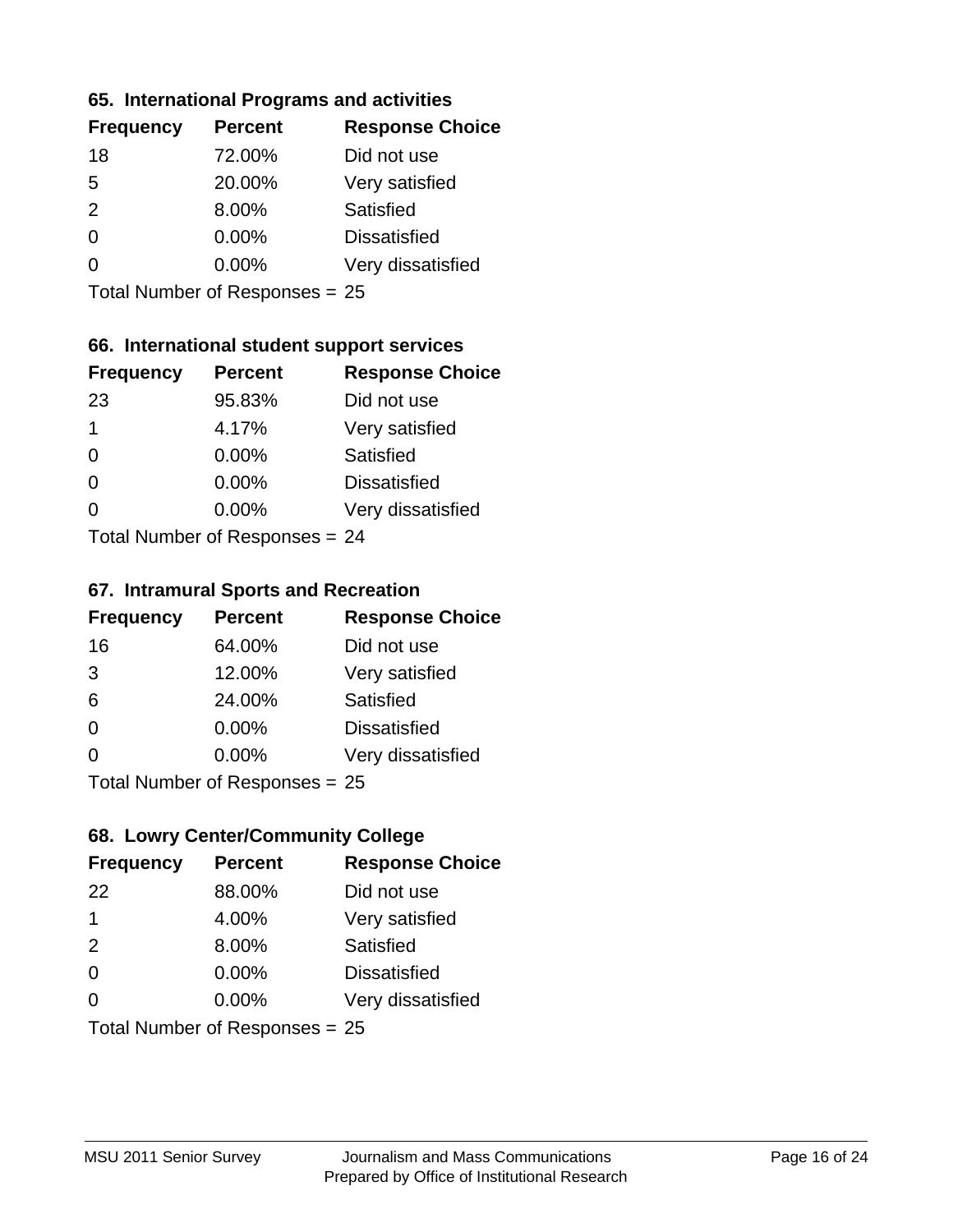## **69. Library**

| <b>Frequency</b> | <b>Percent</b> | <b>Response Choice</b> |
|------------------|----------------|------------------------|
| 2                | 8.00%          | Did not use            |
| 7                | 28.00%         | Very satisfied         |
| 15               | 60.00%         | Satisfied              |
| 1                | 4.00%          | <b>Dissatisfied</b>    |
| $\Omega$         | 0.00%          | Very dissatisfied      |
|                  |                |                        |

Total Number of Responses = 25

## **70. MAP Report**

| <b>Frequency</b> | <b>Percent</b>                 | <b>Response Choice</b> |
|------------------|--------------------------------|------------------------|
| 0                | 0.00%                          | Did not use            |
| 9                | 34.62%                         | Very satisfied         |
| 9                | 34.62%                         | Satisfied              |
| 5                | 19.23%                         | <b>Dissatisfied</b>    |
| 3                | 11.54%                         | Very dissatisfied      |
|                  | Total Number of Responses = 26 |                        |

#### **71. MSU Web site**

| <b>Frequency</b> | <b>Percent</b>                 | <b>Response Choice</b> |
|------------------|--------------------------------|------------------------|
| 0                | $0.00\%$                       | Did not use            |
| 13               | 50.00%                         | Very satisfied         |
| 12               | 46.15%                         | Satisfied              |
| 1                | 3.85%                          | <b>Dissatisfied</b>    |
| ∩                | $0.00\%$                       | Very dissatisfied      |
|                  | Total Number of Responses = 26 |                        |

## **72. NCAA Sports**

| <b>Frequency</b> | <b>Percent</b>                   | <b>Response Choice</b> |
|------------------|----------------------------------|------------------------|
| 13               | 50.00%                           | Did not use            |
| 1                | 3.85%                            | Very satisfied         |
| 11               | 42.31%                           | Satisfied              |
| $\mathbf 1$      | 3.85%                            | <b>Dissatisfied</b>    |
| $\Omega$         | $0.00\%$                         | Very dissatisfied      |
|                  | Total Number of Responses = $26$ |                        |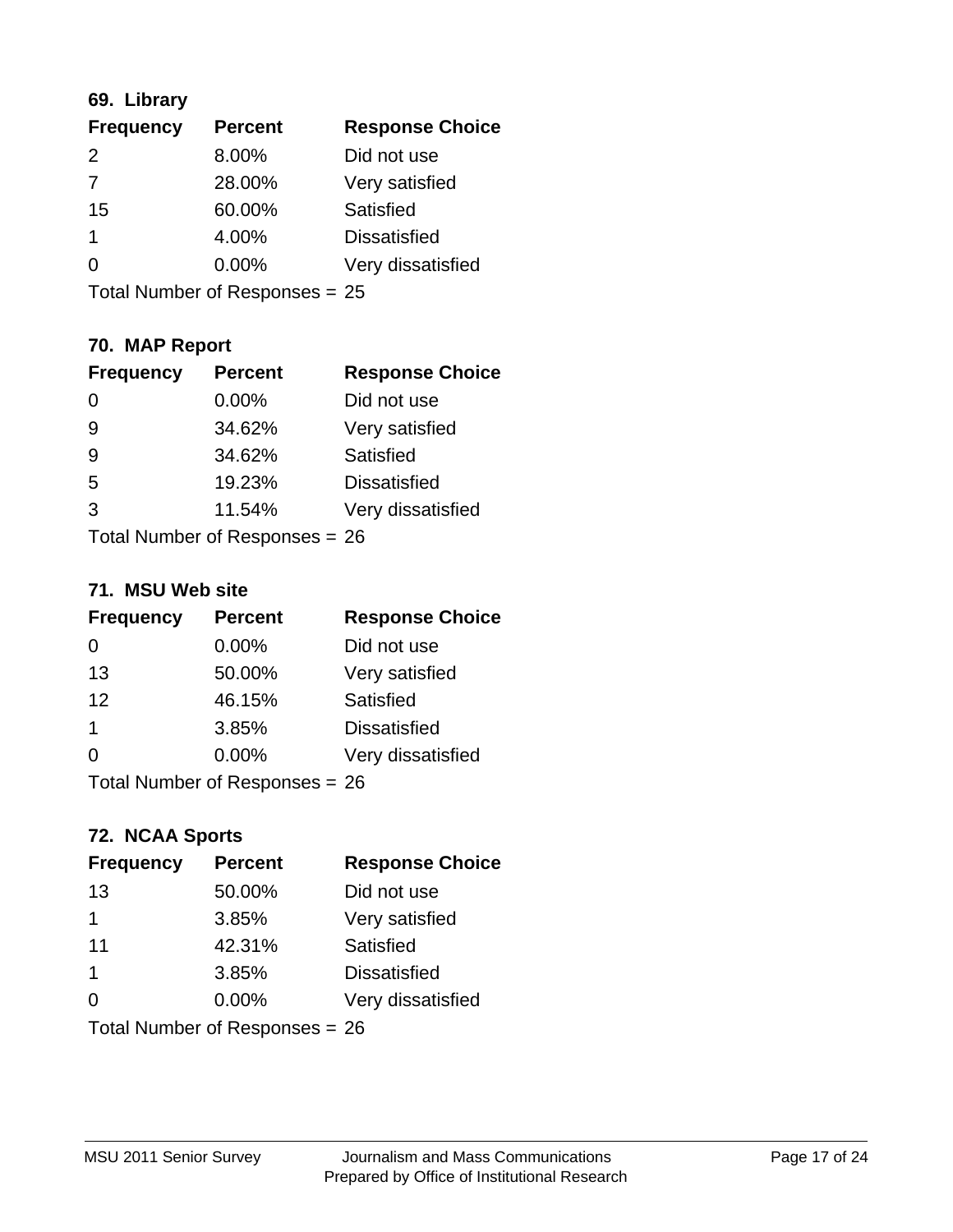## **73. Online courses that are not e-study**

| <b>Frequency</b> | <b>Percent</b> | <b>Response Choice</b> |
|------------------|----------------|------------------------|
| 13               | 52.00%         | Did not use            |
| 3                | 12.00%         | Very satisfied         |
|                  | 36.00%         | Satisfied              |
|                  | $0.00\%$       | <b>Dissatisfied</b>    |
|                  | $0.00\%$       | Very dissatisfied      |
|                  |                |                        |

Total Number of Responses = 25

## **74. Racer Touch Registration**

| <b>Frequency</b>                | <b>Percent</b> | <b>Response Choice</b> |
|---------------------------------|----------------|------------------------|
| 0                               | $0.00\%$       | Did not use            |
| 3                               | 11.54%         | Very satisfied         |
| 9                               | 34.62%         | Satisfied              |
| 10                              | 38.46%         | <b>Dissatisfied</b>    |
| 4                               | 15.38%         | Very dissatisfied      |
| $Total Number of Denonose = 26$ |                |                        |

I otal Number of Responses = 26

#### **75. Residential College programming and activities**

| <b>Frequency</b>          | <b>Percent</b> | <b>Response Choice</b> |
|---------------------------|----------------|------------------------|
| 11                        | 42.31%         | Did not use            |
| 3                         | 11.54%         | Very satisfied         |
| 10                        | 38.46%         | <b>Satisfied</b>       |
| 2                         | 7.69%          | <b>Dissatisfied</b>    |
| $\Omega$                  | 0.00%          | Very dissatisfied      |
| Total Number of DoEROR 0. |                |                        |

Total Number of Responses = 26

#### **76. Scholarships/grants/student employment**

| <b>Frequency</b>               | <b>Percent</b> | <b>Response Choice</b> |
|--------------------------------|----------------|------------------------|
| -5                             | 19.23%         | Did not use            |
| 6                              | 23.08%         | Very satisfied         |
| 12                             | 46.15%         | Satisfied              |
| 3                              | 11.54%         | <b>Dissatisfied</b>    |
| $\Omega$                       | 0.00%          | Very dissatisfied      |
| Total Number of Responses = 26 |                |                        |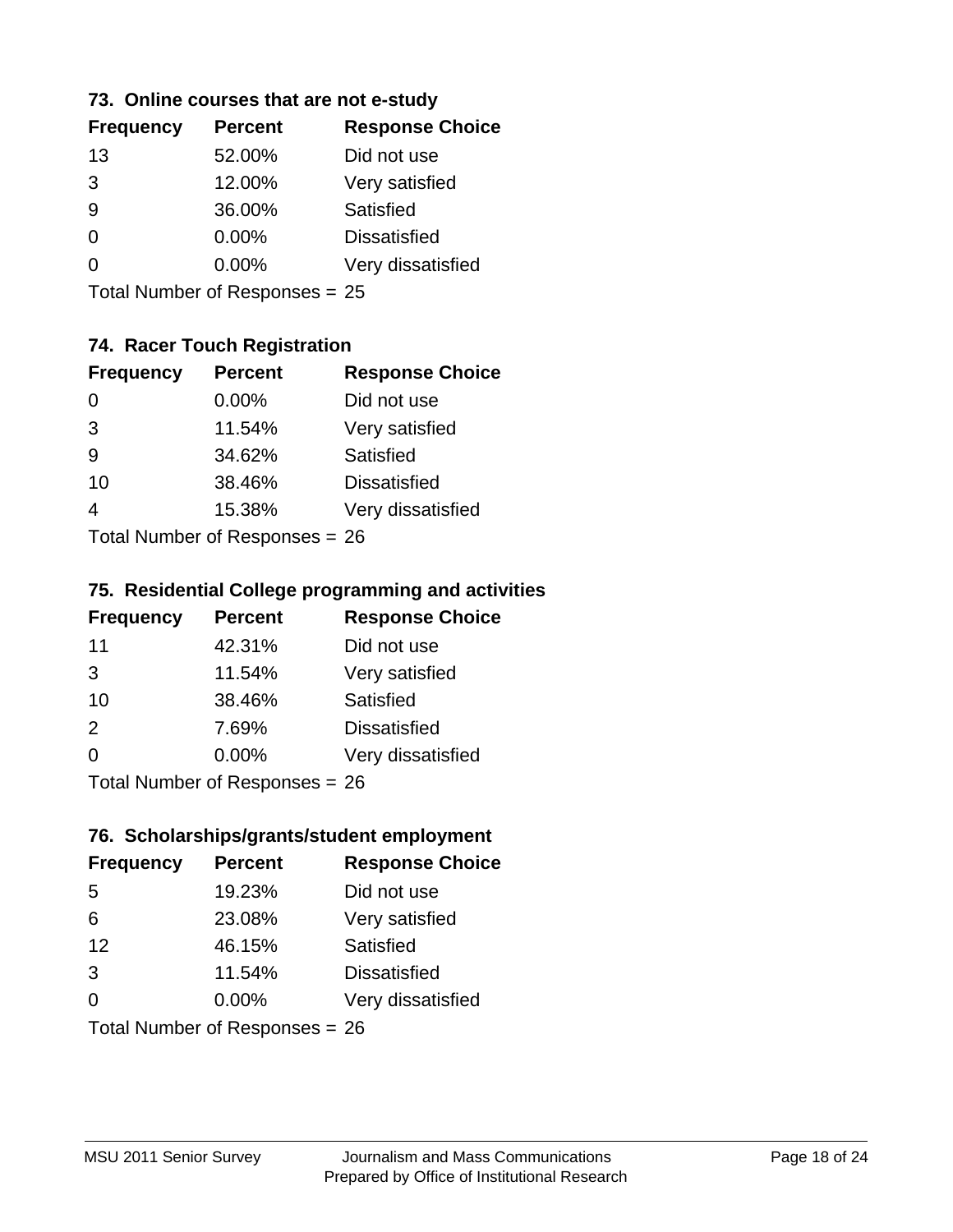#### **77. Security Services**

| <b>Frequency</b> | <b>Percent</b> | <b>Response Choice</b> |
|------------------|----------------|------------------------|
| 12               | 48.00%         | Did not use            |
| 3                | 12.00%         | Very satisfied         |
| 9                | 36.00%         | Satisfied              |
|                  | 4.00%          | <b>Dissatisfied</b>    |
|                  | $0.00\%$       | Very dissatisfied      |
|                  |                |                        |

Total Number of Responses = 25

## **78. Services for non-traditional students**

| <b>Frequency</b>          | <b>Percent</b> | <b>Response Choice</b> |
|---------------------------|----------------|------------------------|
| 23                        | 92.00%         | Did not use            |
| $\Omega$                  | 0.00%          | Very satisfied         |
| 2                         | 8.00%          | <b>Satisfied</b>       |
| $\Omega$                  | 0.00%          | <b>Dissatisfied</b>    |
| $\Omega$                  | 0.00%          | Very dissatisfied      |
| Total Number of Desponses |                |                        |

Total Number of Responses = 25

## **79. Student Support Services (Trio)**

| <b>Frequency</b>                | <b>Percent</b> | <b>Response Choice</b> |
|---------------------------------|----------------|------------------------|
| 22                              | 88.00%         | Did not use            |
| 1                               | 4.00%          | Very satisfied         |
| -1                              | 4.00%          | Satisfied              |
| -1                              | 4.00%          | <b>Dissatisfied</b>    |
| $\Omega$                        | 0.00%          | Very dissatisfied      |
| $Total Number of Denonose = 25$ |                |                        |

I otal Number of Responses = 25

## **80. Student PIN System**

| <b>Frequency</b>               | <b>Percent</b> | <b>Response Choice</b> |
|--------------------------------|----------------|------------------------|
| $\Omega$                       | 0.00%          | Did not use            |
| 8                              | 30.77%         | Very satisfied         |
| 15                             | 57.69%         | Satisfied              |
| 2                              | 7.69%          | <b>Dissatisfied</b>    |
| 1                              | 3.85%          | Very dissatisfied      |
| Total Number of Responses = 26 |                |                        |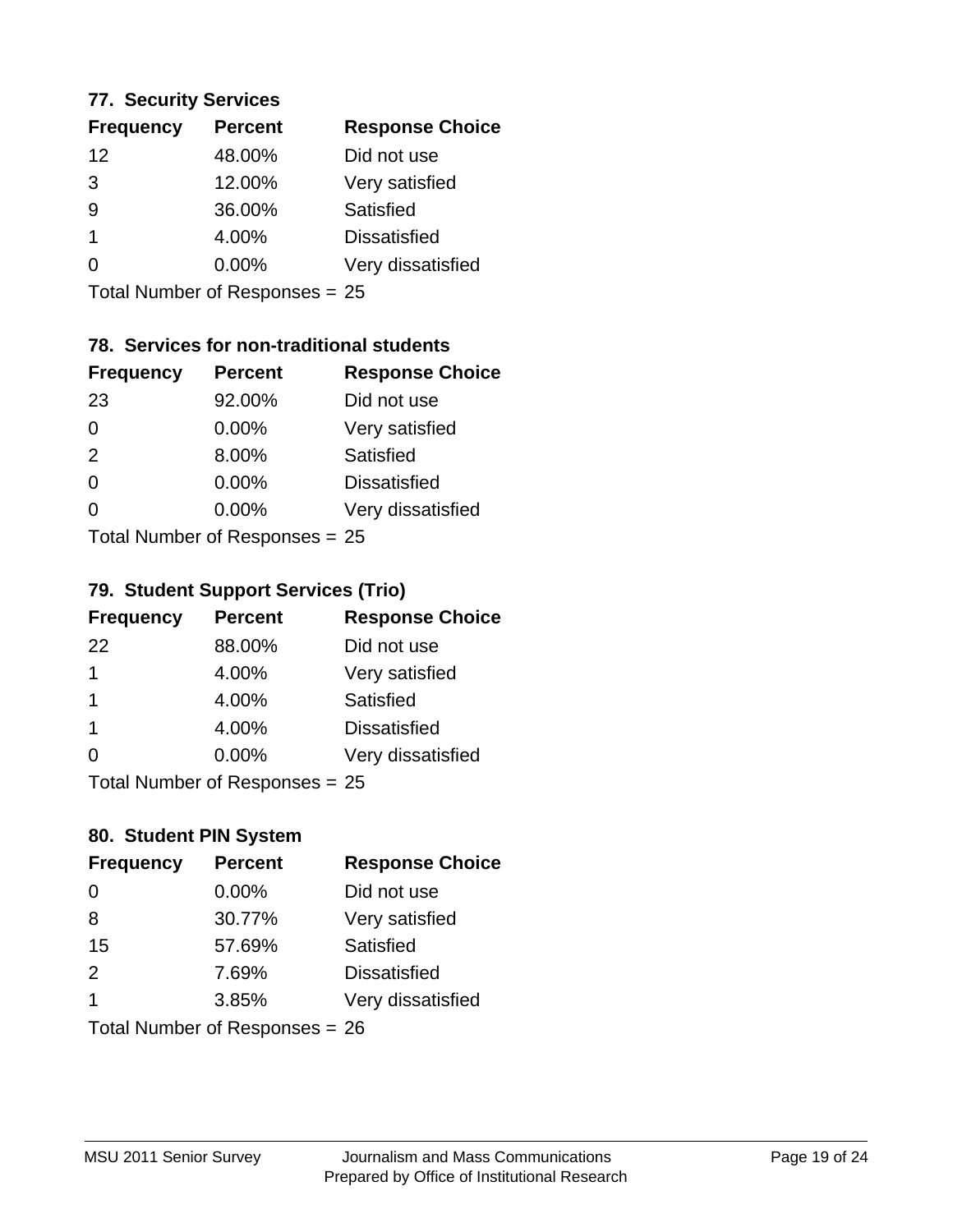## **81. Student Records/Transcript Services**

| <b>Percent</b> | <b>Response Choice</b> |
|----------------|------------------------|
| 16.00%         | Did not use            |
| 24.00%         | Very satisfied         |
| 44.00%         | Satisfied              |
| 12.00%         | <b>Dissatisfied</b>    |
| 4.00%          | Very dissatisfied      |
|                |                        |

Total Number of Responses = 25

## **82. Computer and Internet access for study and research needs**

| <b>Frequency</b>                                | <b>Percent</b> | <b>Response Choice</b> |
|-------------------------------------------------|----------------|------------------------|
| 4                                               | 15.38%         | Did not use            |
| 4                                               | 15.38%         | Very satisfied         |
| 18                                              | 69.23%         | Satisfied              |
| 0                                               | 0.00%          | <b>Dissatisfied</b>    |
| ∩                                               | 0.00%          | Very dissatisfied      |
| $T$ at all Message and $D$ are an approximately |                |                        |

Total Number of Responses = 26

#### **83. Women's Center**

| <b>Frequency</b>          | <b>Percent</b> | <b>Response Choice</b> |
|---------------------------|----------------|------------------------|
| 22                        | 88.00%         | Did not use            |
| 1                         | 4.00%          | Very satisfied         |
| 2                         | 8.00%          | Satisfied              |
| $\Omega$                  | $0.00\%$       | <b>Dissatisfied</b>    |
| ∩                         | 0.00%          | Very dissatisfied      |
| Total Number of Deepersee |                |                        |

Total Number of Responses = 25

## **84. To what extent did you participate in Residential College activities?**

| <b>Frequency</b> | <b>Percent</b>               | <b>Response Choice</b> |
|------------------|------------------------------|------------------------|
| 13               | 50.00%                       | Did not participate    |
| 4                | 15.38%                       | Frequently             |
| 6                | 23.08%                       | Occasionally           |
| $\mathcal{B}$    | 11.54%                       | Seldom                 |
|                  | The HI all and December 2014 |                        |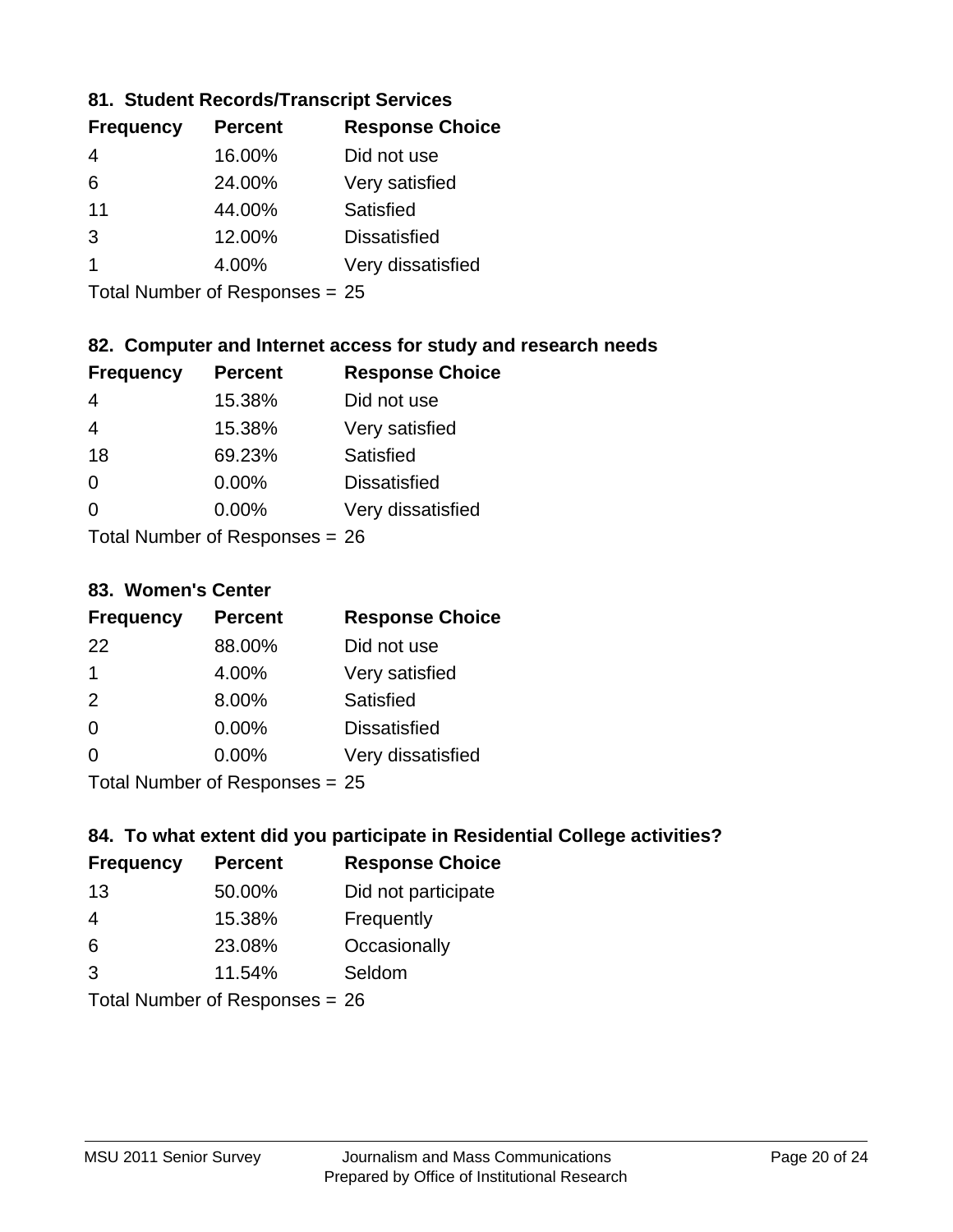| <b>Frequency</b> | <b>Percent</b> | <b>Response Choice</b>                 |
|------------------|----------------|----------------------------------------|
| -4               | 15.38%         | Not familiar with Residential Colleges |
| 8                | 30.77%         | Very positive                          |
| -9               | 34.62%         | <b>Positive</b>                        |
| 4                | 15.38%         | <b>Negative</b>                        |
|                  | 3.85%          | Very negative                          |
|                  |                |                                        |

## **85. Which phrase best describes your opinion of Residential Colleges?**

Total Number of Responses = 26

#### **Questions 86-95**

**University Graduate." Please indicate how effective your MSU experience was in The University has formulated ten desired "Characteristics of the Murray State enhancing your abilities in each area.**

## **86. Engage in mature, independent and creative thought and express that thought effectively in oral and written communication;**

| <b>Percent</b> | <b>Response Choice</b> |
|----------------|------------------------|
| 23.08%         | Very effective         |
| 73.08%         | Effective              |
| 3.85%          | Ineffective            |
| $0.00\%$       | Very ineffective       |
|                |                        |

Total Number of Responses = 26

#### **87. Understand and apply the critical and scientific methodologies that**

**academic disciplines employ to discover knowledge and ascertain its validity;**

| <b>Frequency</b> | <b>Percent</b> | <b>Response Choice</b> |
|------------------|----------------|------------------------|
| 4                | 15.38%         | Very effective         |
| 18               | 69.23%         | Effective              |
| 3                | 11.54%         | Ineffective            |
| $\mathbf 1$      | 3.85%          | Very ineffective       |
|                  |                |                        |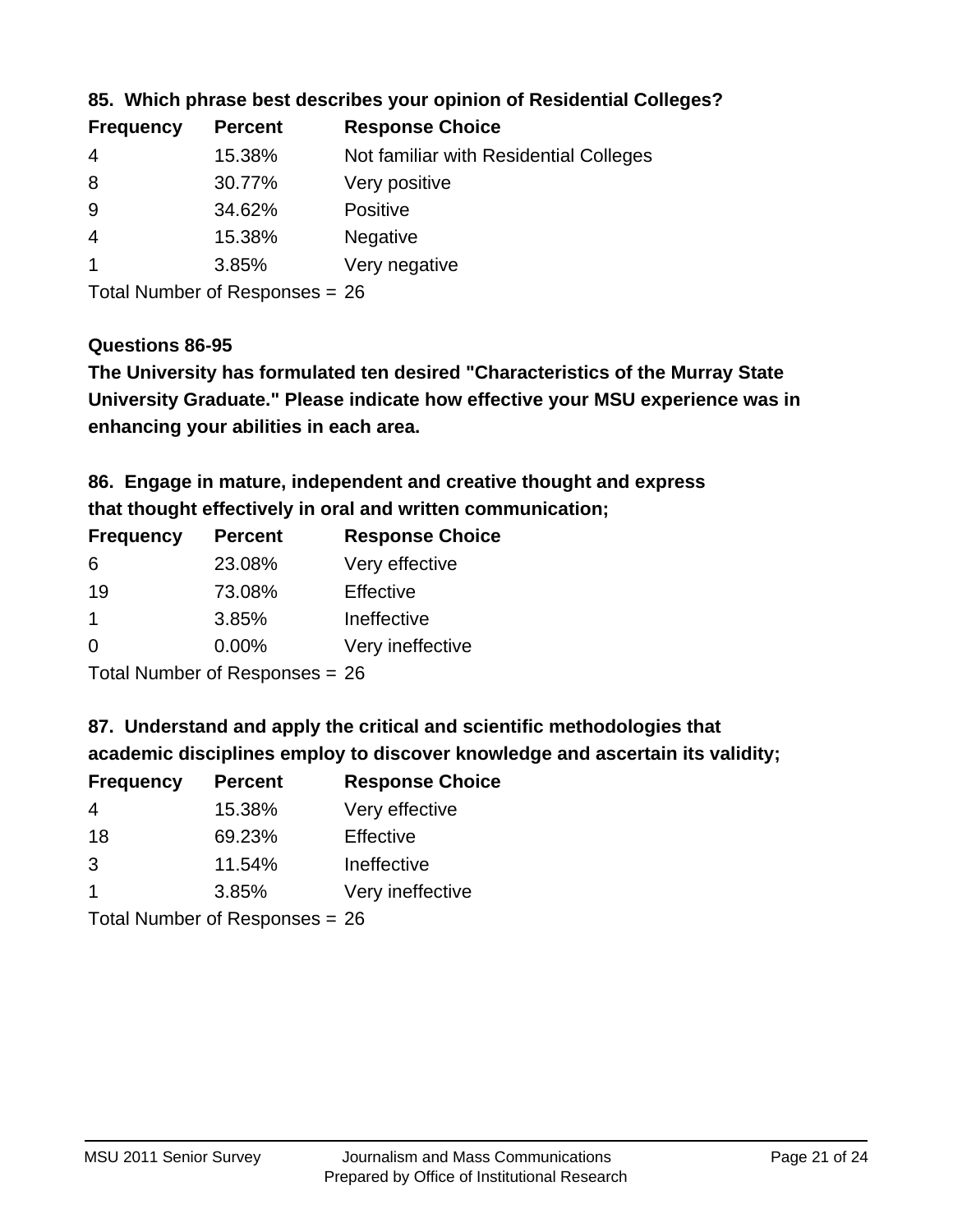#### **88. Apply sound standards of information gathering, analysis and evaluation to reach logical decisions;**

| Craigation to regul region acolorolo, |                |                        |
|---------------------------------------|----------------|------------------------|
| <b>Frequency</b>                      | <b>Percent</b> | <b>Response Choice</b> |
| 5                                     | 19.23%         | Very effective         |
| 21                                    | 80.77%         | Effective              |
| 0                                     | 0.00%          | Ineffective            |
| 0                                     | 0.00%          | Very ineffective       |

Total Number of Responses = 26

## **89. Understand the roles and applications of science and technology in the solution of the problems of a changing world;**

| <b>Frequency</b> | <b>Percent</b>               | <b>Response Choice</b> |
|------------------|------------------------------|------------------------|
| 5                | 19.23%                       | Very effective         |
| 21               | 80.77%                       | Effective              |
| $\Omega$         | 0.00%                        | Ineffective            |
| $\Omega$         | 0.00%                        | Very ineffective       |
|                  | $\tau$ . The state of $\sim$ |                        |

Total Number of Responses = 26

## **90. Demonstrate a critical understanding of the world's historical, literary, philosophical, and artistic traditions;**

| <b>Frequency</b>                                                                                                                 | <b>Percent</b> | <b>Response Choice</b> |
|----------------------------------------------------------------------------------------------------------------------------------|----------------|------------------------|
| 5                                                                                                                                | 19.23%         | Very effective         |
| 19                                                                                                                               | 73.08%         | Effective              |
| $\mathcal{P}$                                                                                                                    | 7.69%          | Ineffective            |
| $\Omega$                                                                                                                         | 0.00%          | Very ineffective       |
| $\tau$ . $\tau$ . In the set of $\tau$ , $\tau$ , $\tau$ , $\tau$ , $\tau$ , $\tau$ , $\tau$ , $\tau$ , $\tau$ , $\tau$ , $\tau$ |                |                        |

Total Number of Responses = 26

## **91. Understand the dynamics of cultural diversity, of competing economic and political systems, and of complex moral and ethical issues;**

| <b>Frequency</b> | <b>Percent</b>                 | <b>Response Choice</b> |
|------------------|--------------------------------|------------------------|
| 6                | 23.08%                         | Very effective         |
| 18               | 69.23%                         | Effective              |
| 2                | 7.69%                          | Ineffective            |
| $\Omega$         | 0.00%                          | Very ineffective       |
|                  | Total Number of Responses = 26 |                        |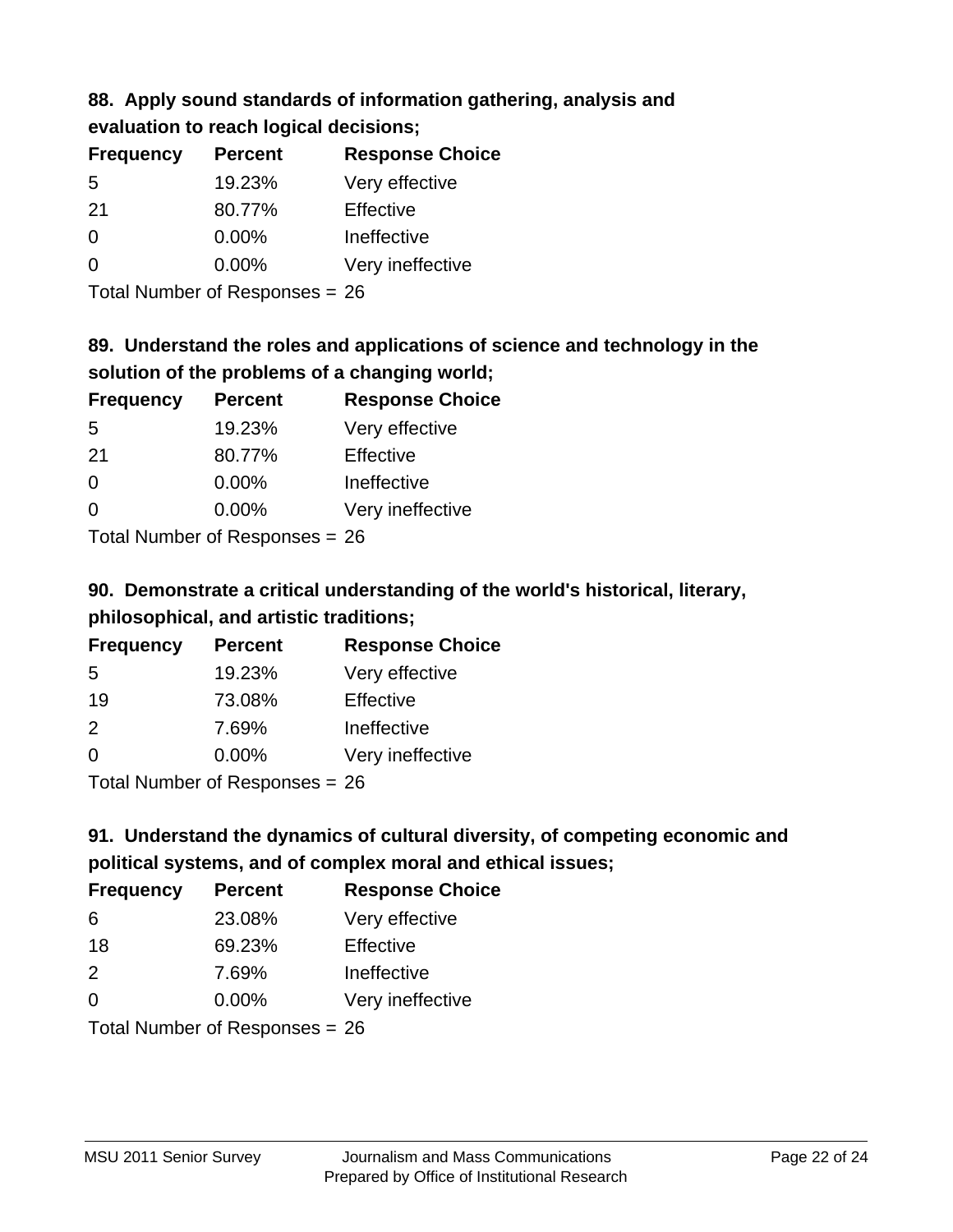## **92. Understand the nature of and engage in ethical behavior and**

**responsible citizenship;**

| <b>Frequency</b> | <b>Percent</b> | <b>Response Choice</b> |
|------------------|----------------|------------------------|
| .5               | 19.23%         | Very effective         |
| -20              | 76.92%         | Effective              |
|                  | 3.85%          | Ineffective            |
| ∩                | $0.00\%$       | Very ineffective       |
|                  |                |                        |

Total Number of Responses = 26

## **93. Understand the importance of the behaviors necessary to maintain a healthy lifestyle;**

| <b>Frequency</b> | <b>Percent</b>             | <b>Response Choice</b> |
|------------------|----------------------------|------------------------|
| .5               | 19.23%                     | Very effective         |
| 18               | 69.23%                     | Effective              |
| 3                | 11.54%                     | Ineffective            |
| $\Omega$         | $0.00\%$                   | Very ineffective       |
|                  | Total Number of Desperance |                        |

Total Number of Responses = 26

## **94. Demonstrate mastery of a chosen field of study; and**

| <b>Frequency</b> | <b>Percent</b> | <b>Response Choice</b> |
|------------------|----------------|------------------------|
| .5               | 19.23%         | Very effective         |
| 18               | 69.23%         | Effective              |
| 3                | 11.54%         | Ineffective            |
| $\Omega$         | $0.00\%$       | Very ineffective       |
|                  |                |                        |

Total Number of Responses = 26

## **95. Value intellectual pursuit and continuous learning in a changing world.**

| <b>Frequency</b> | <b>Percent</b> | <b>Response Choice</b> |
|------------------|----------------|------------------------|
| -5               | 19.23%         | Very effective         |
| -17              | 65.38%         | Effective              |
| 4                | 15.38%         | Ineffective            |
| $\Omega$         | 0.00%          | Very ineffective       |
|                  |                |                        |